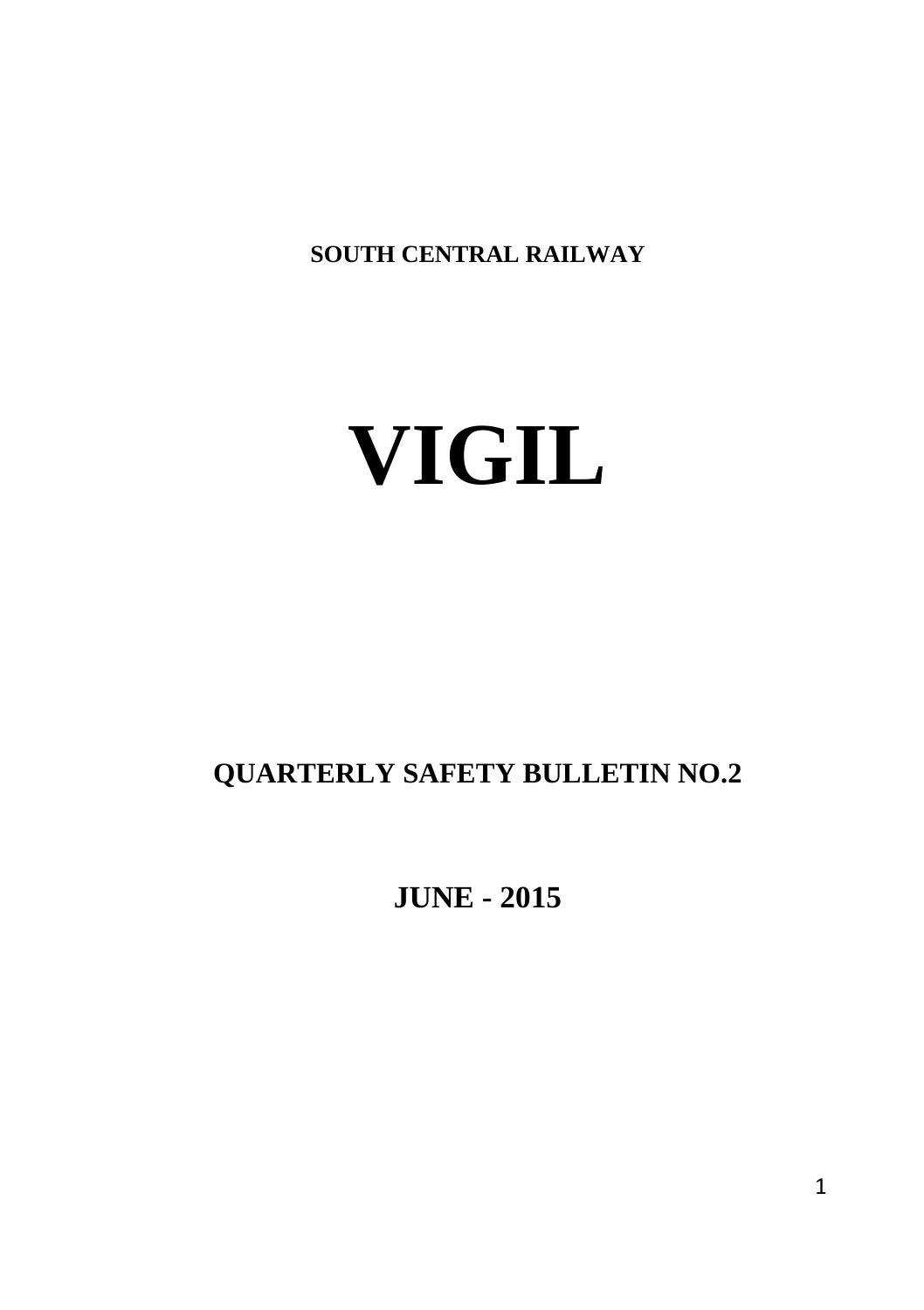#### **INDEX**

| SI.<br>N <sub>0</sub> | <b>Section</b> | <b>Subject</b>                  | Page No.  |
|-----------------------|----------------|---------------------------------|-----------|
| 1                     | $\mathbf{A}$   | Knowledge                       |           |
|                       |                | Extracts of Railway             | $1 - 5$   |
|                       |                | <b>Board letters</b>            |           |
| $\overline{2}$        | B              | Important Rules-                | $6 - 10$  |
|                       |                | Shunting                        |           |
| 3                     | C              | Details of                      | 10        |
|                       |                | <b>Amendment Slips</b>          |           |
| 4                     | D              | $Checklist - S&T$               | $11 - 21$ |
| 5                     | E              | <b>Accident Cases</b>           | $22 - 31$ |
| 6                     | $\mathbf{F}$   | Test your knowledge<br>with key | $32 - 33$ |
| 8                     | G              | <b>Safety Drives</b>            | 34        |
| 9                     | H              | <b>Accident Statistics</b>      | 35        |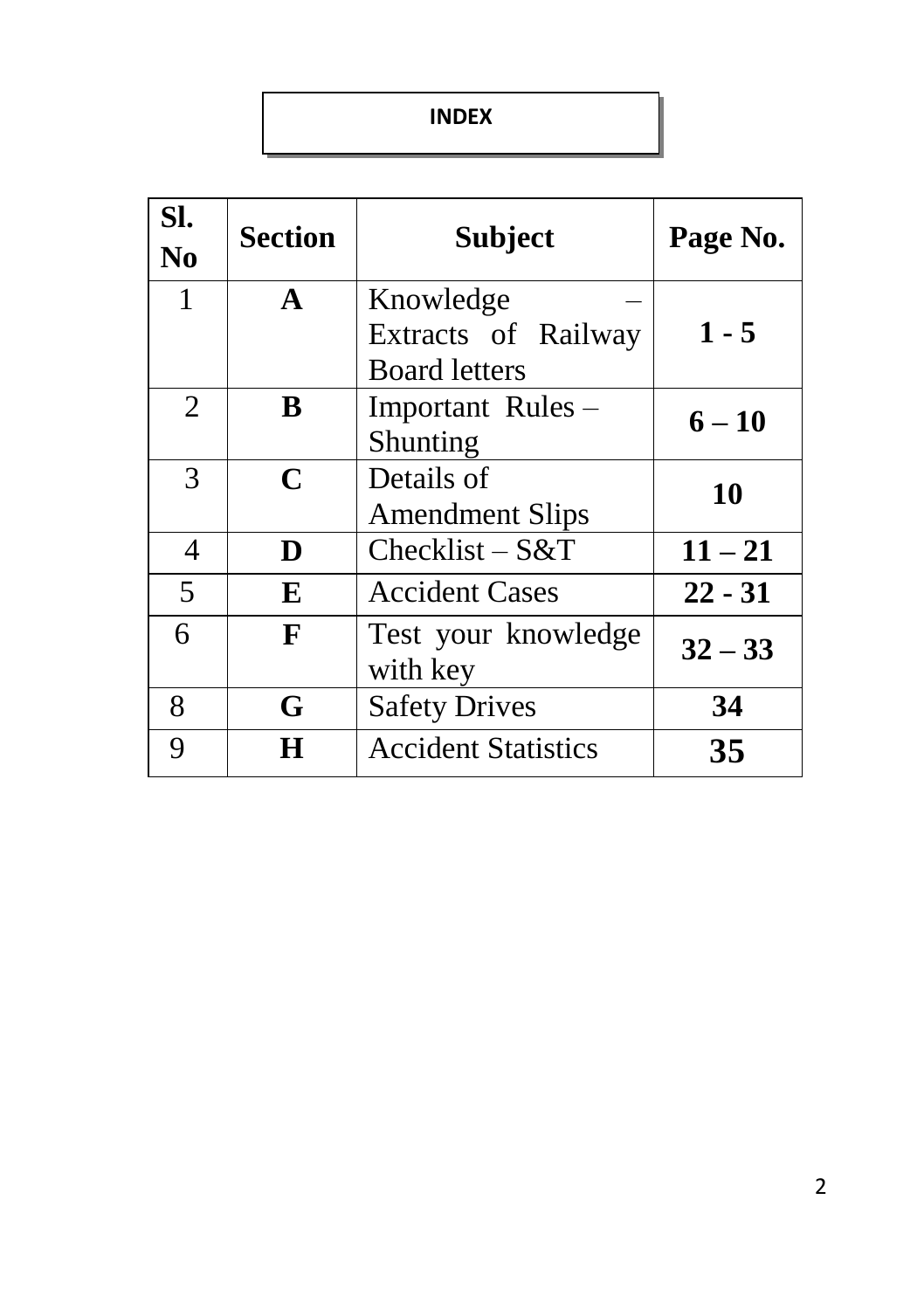#### **My dear Railwaymen**

**The first quarter of this financial year 2015 – 2016 ended by recording no consequential accidents which is a healthy sign. The number of consequential accidents reported to Railway Board for the first quarter registered "NIL" against 3 for the corresponding period of previous year. There were no collisions, no indicative accidents, no midsection derailments, no UMLC accidents and no manned LC Gate accidents.**

**In order to sustain the performance, it is necessary that all field staff perform their duties vigilantly, carefully and take all possible efforts to prevent any kind of unusual / accident.**

**However, disturbing trend is increase in other train accidents in which one fire accident in the empty rake in the pitline of PAU station of NED Division, two derailments due to improper setting of points at SNF & RECH stations of SC Division, one Goods trains derailment on rail-cum-road bridge of RJY station in BZA Division, one loco derailment near VNC Cabin of BZA Division and derailment of a wagon in the bye-pass line of RU station in GTL Division. The notable point is that all these incidences are preventable had the field staff performed their duties vigilantly and dedicatedly.**

**Important guidelines and checklist, details of accidents that have taken place in the first quarter and lessons to be learnt, railway board letters, etc., are brought out in this edition which may be given wide publicity and enrich the knowledge in trains working.** 

# **(S. P. SAHU) CHIEF SAFETY OFFICER**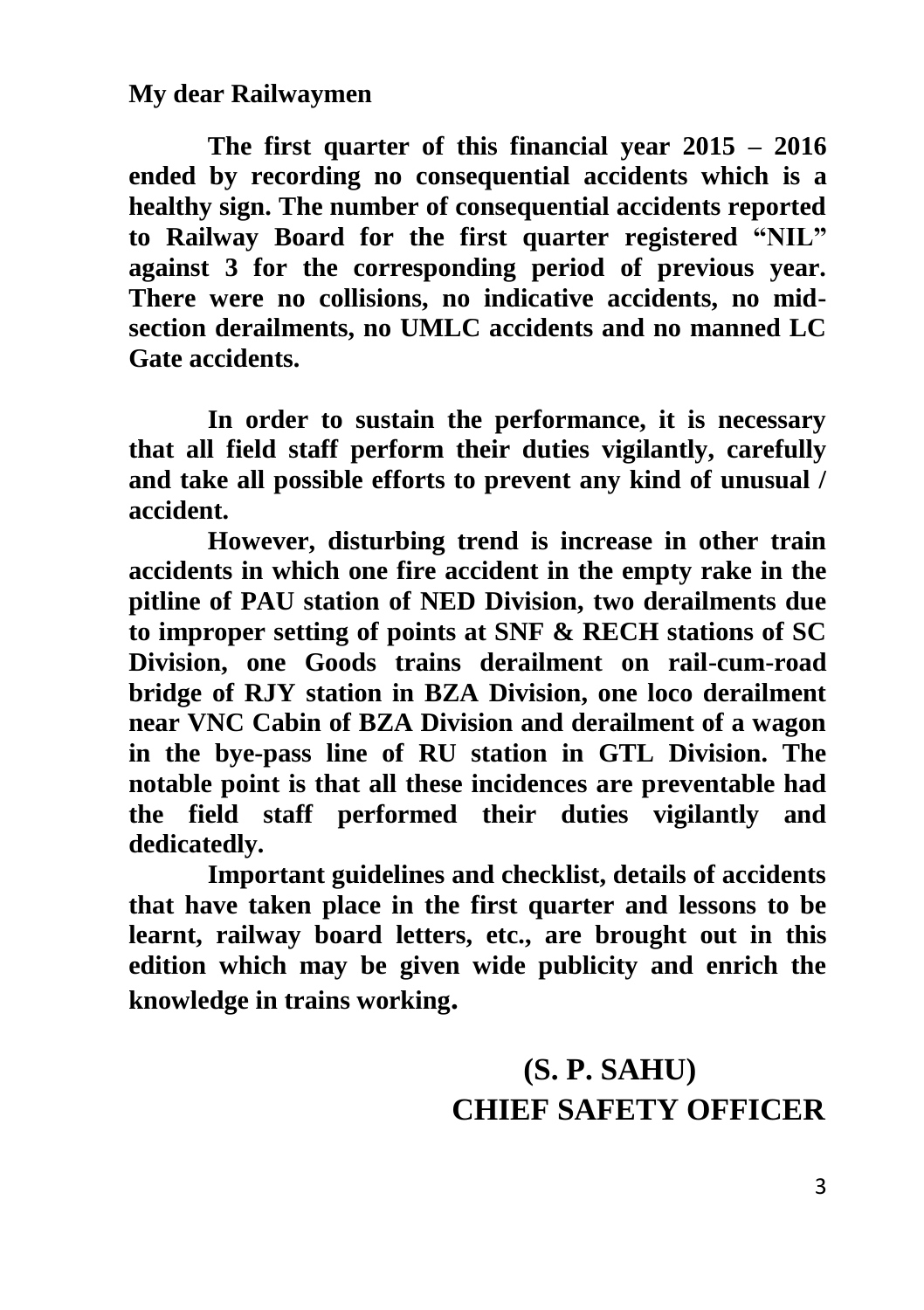### **Section "A" KNOWLEDGE Extracts of Railway Board letters**

#### **Sub: Delays In restoration of Accident site. Ref: Railway Board letter No.2015/Safety (A&R)/3/14 dated 00.6.2015.**

In recent derailments over IR, it has come to the notice of the Board that inordinate delay took place in restoration of the accident site considering the scale of accident. On going through the reasons for delays in restoration, it was found that bad planning and non-availability of replaceable items like PSC sleepers, rails etc., in the ART was the major cause for the delay in restoration.

All Zonal Railways should review the composition of Accident Relief Trains keeping in view of Board's instructions contained in letter No.99//M(M&P)/7/6 dated 24.09.1999 regarding composition of ARTs / ARMEs and ensure that adequate restoration material is available in the ARTs so that no delay takes place in restoration of the accident site on account of material shortage,

This issues with the approval of Chairman, Railway Board.

> **(P.S.Mishra) Executive Director/Safety Railway Board.**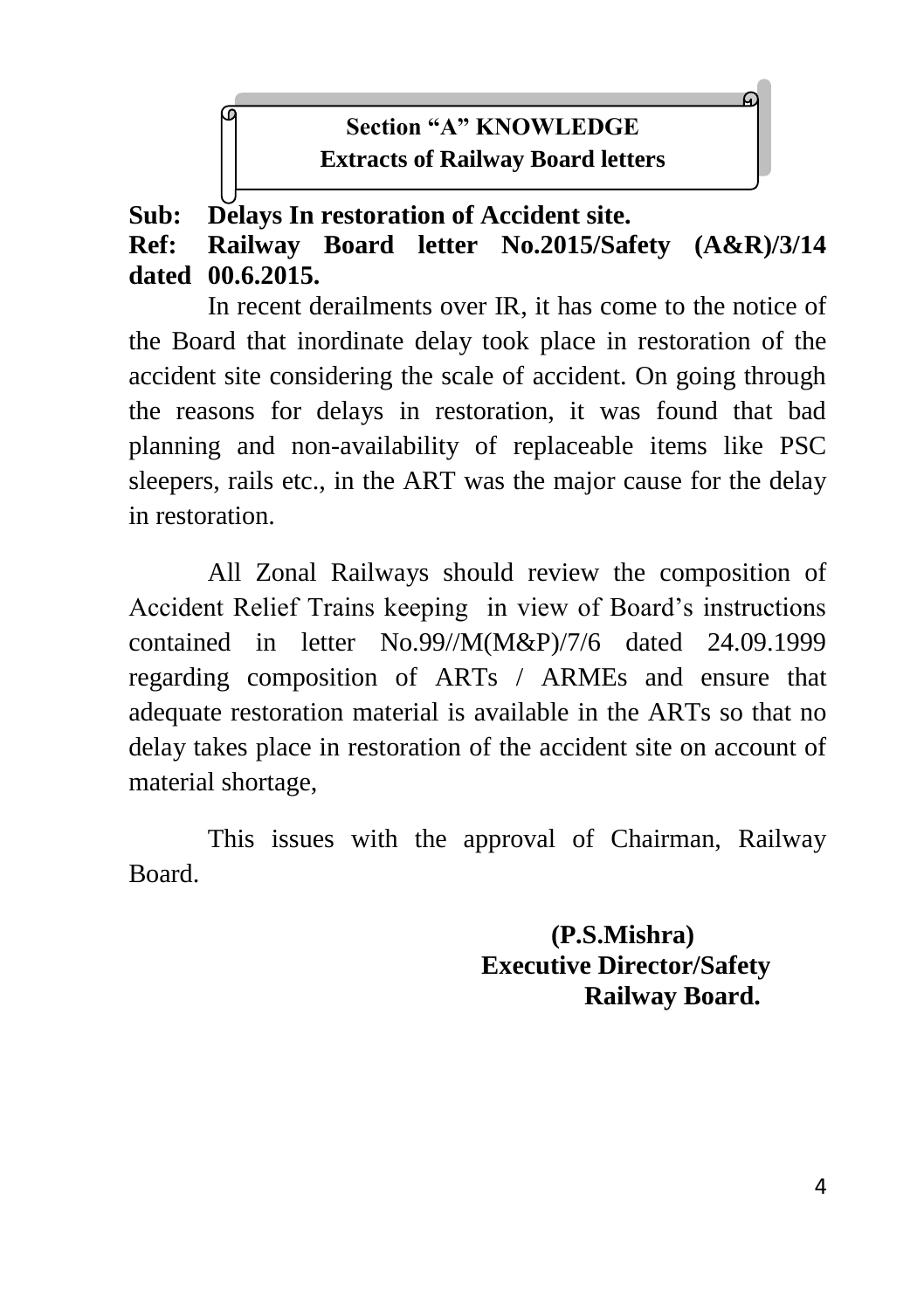**Sub: Uploading of salient features of Departmental accident inquiries of consequential train accidents for public view.**

#### **Ref: Railway Board letter No.2015/Safety (A&R)/6/14**

#### **dated 01.7.2015. Board's letter of even number dated 25.03.2015.**

Vide Board's above referred letter, Zonal Railways were asked to upload salient points of the Accident inquiry reports of consequential train accidents on their respective websites, on a link provided by CRIS.

Since the requisite information is already available on the Safety Information Management System (SIMS), CRIS has developed an application to indicate the details on the Zonal Railways 'websites' by importing the data directly from the SIMS database. The link Train Accident Inquiry Reports has been provided under heading "Public Information".

Zonal Railway is therefore, advised to ensure that the columns being displayed for general public through the above links are properly filled in the SIMS database. Abbreviations in these columns should not be used to the extent possible. The information being displayed through this link to the general public should be regularly checked by the Senior Officers for its accuracy.

> (**P.S.Mishra) Executive Director/Safety Railway Board**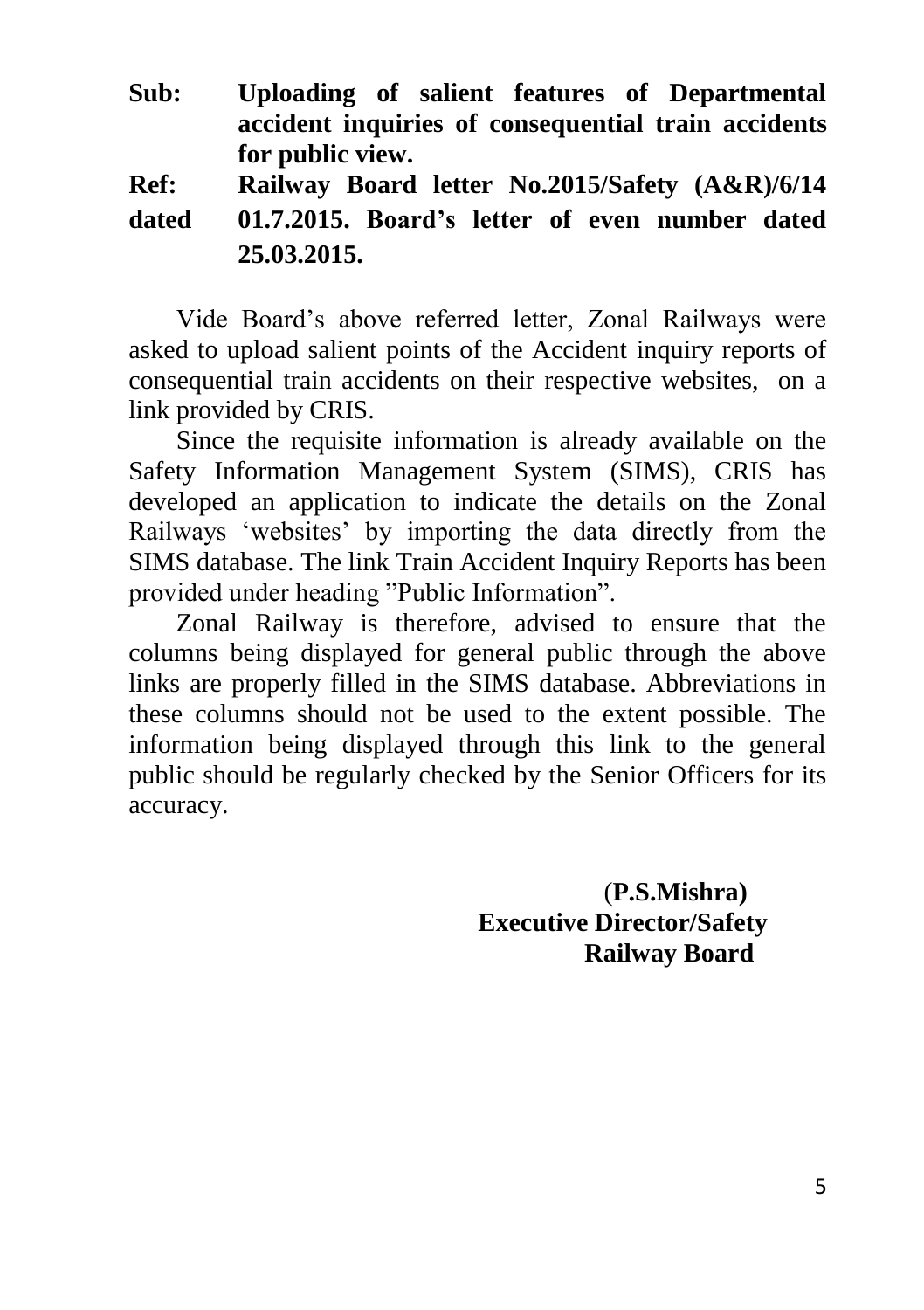- **Sub: Amendment Slip to GR 3.36, to include provision for putting back of signals for crossing & precedence.**
- **Ref: (i) Board's Letter No. 2012/SIG//SEM-I/Misc. Dated 10.10.2012. (ii) Board's Lr No. Even dated 13.06.2013. (iii) No.2012/Safety(A&R)/19/15 dated 31.12.2013.**

CRS/North East Circle in his final report on the head-on collision of 1057 DN Churchgate – Virar Fast EMU Local with 1022 Borivilli – Churchgate UP slow EMU local at Andheri station of Churchgate-Virar BG, multiple line, electrified section of Mumbai Division Western Railway on 16.6.2012 has been recommended as under:-

**Recommendation No.9.1:** SR 3.36(5) (C) (iii) of Western Railway G&SR provides an unsafe window in operation of trains and should immediately be de-notified. Similar provisions in G&SR of other Railways should also be de-notified with immediate effect.

**Recommendation No.9.2:** G&SR 3.36 does not provide for the exigency where Starter and Advanced Starter Signals once taken 'off' for departing trains are required to be put back for the purpose of precedence or crossing. As a result, Zonal Railways are framing SRs for dealing with such a situation. It would be desirable to make a General Rule to cater to exigency mentioned in SR 3.36 (5) (C) this will obviate the need for framing SR for this exigency by Zonal Railways.

On receipt of preliminary report of CRS/NE Circle, Board under Para 2 of their letter under reference (i) issued instructions to Railways to amend their SRs under GR 3.36. The instructions were reiterated vide Board's letter at reference (ii) and the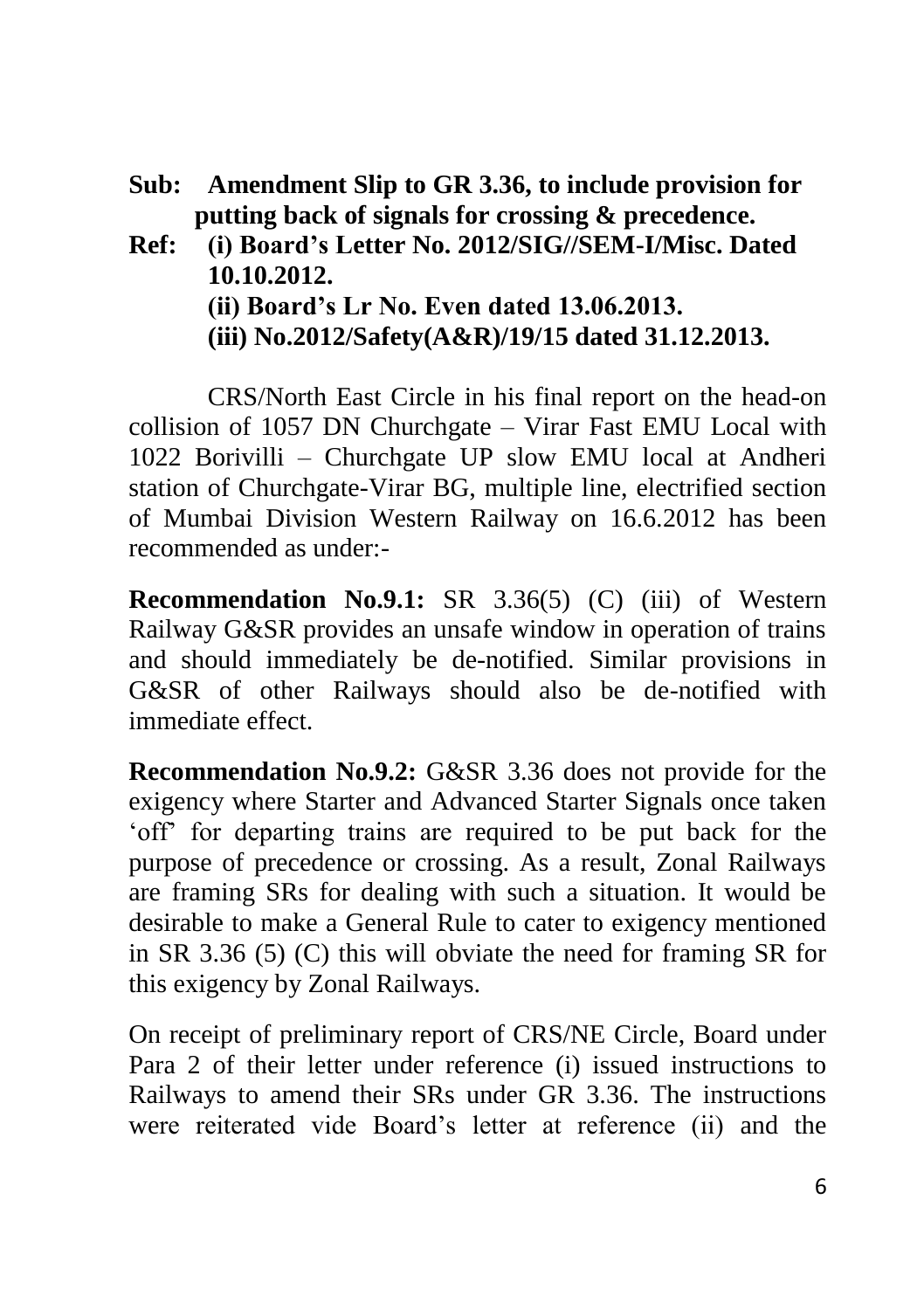Railways were advised to amend the provision contained under SR 3.36 (5) (C) (iii) of Western Railway which states that written permission need not be given to the Loco Pilots of starting trains in respect of movement in power signal and route relay yards or if the signals are interlocked with a mechanical / electrical time release. Railways were advised that similar provisions contained in their SRs should be deleted.

While recommendation regarding issuance of separate GR to deal with the exigency of putting back the Starter and Advanced Starter Signals taken 'OFF' for departing trains was being put up for Board's consideration. Additional Member (T) has desired that the quantum of the problem could only be assessed by data from Zonal Railways about the changes in routes for the requirement of crossing / precedence.

Therefore the Railways are requested to furnish number daily cancellation of routes (for crossing/precedence purposes only) representing at least four large stations for one month in order to take a final view on the subject matter.

> **(Om Prakash) Executive director/Safety Railway Board**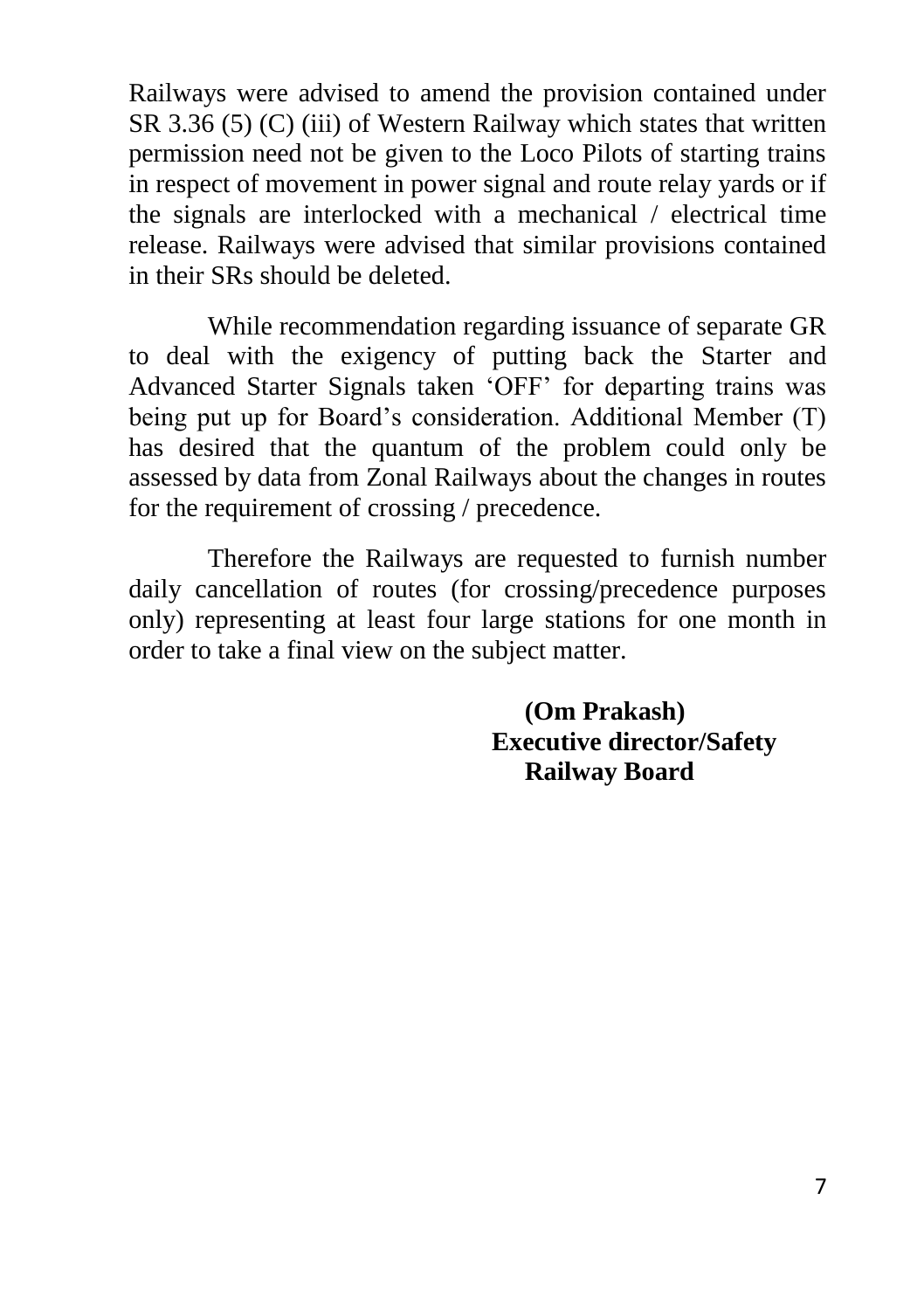# **Section "B"**

#### **Some important rules – Shunting**

#### **SHUNTING**

Shunting instructions are the instructions issued by the Station Master to the Loco Pilot and Guard regarding the particulars of shunting to be done at the station. In case of train shunting, written instructions will be given in form No.T/806.

Where shunting operations are supervised by Guard / Assistant Station Master, Loco Pilot shall be given T/806 (shunting instructions form) duly filled in. At major stations where separate staff viz., Outdoor Station Master / Yard Assistant Station Master / AYM / Shunting Jamedar / Shunting Master are provided for supervising the shunting, form No.T/806 need not be given. Such stations shall be notified by the respective Sr.DOMs.

1. Shunting operations shall be controlled by fixed signals or hand signals or by verbal directions.

2. Outer signal, Home signal and Last Stop Signal should not be taken 'off' for shunting

3. If Advanced Starter is provided, free Starter can be taken 'off' for shunting purpose.

4. When a fixed shunt signal on a post by itself or below a Stop signal or Shunting Permitted Indicator (SPI) becomes defective, T/369 (3b) shall be issued and Proceed Hand

Signal should be shown from the foot of such defective signal after ensuring the locking of points.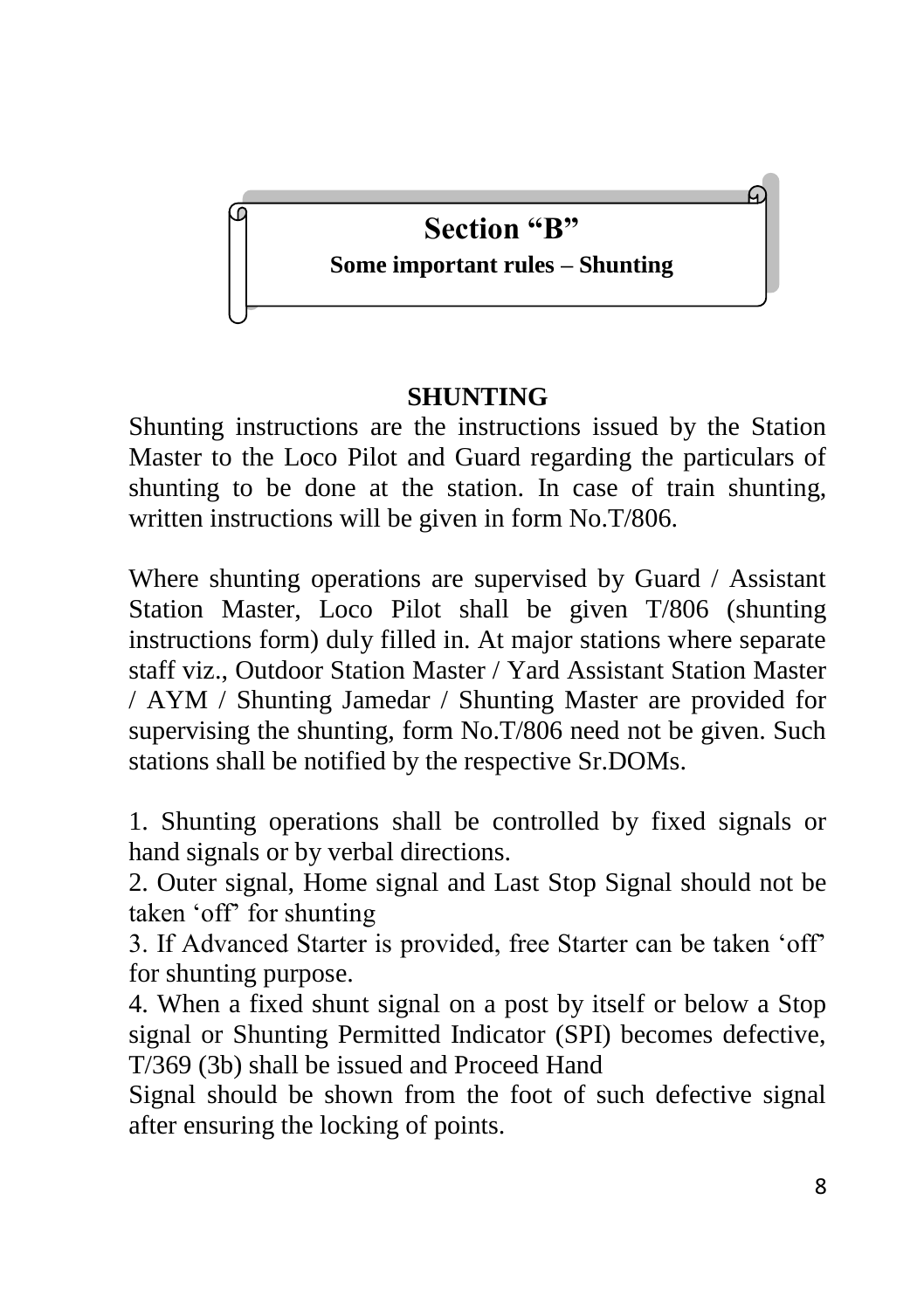5. In case the shunt movements are governed by Shunt signal or Starter signal, which detects the facing points, the Shunt/Starter signal shall be taken 'off' and in all other cases, the facing points shall be clamped/ cotter bolted and padlocked.

6. When shunting is required to be carried out for attaching or detaching coaches / slip coaches on mail / express and passenger trains, the shunting engine with or without coaches/ slip coaches shall first come to a halt 20 m away from the train and thereafter perform the shunting carefully. These precautions need to be taken when train engine is being attached to the train.

7. On single line sections, no shunting (even within station section) shall be done in that direction, once Line Clear is granted except where shunting in the face of an approaching train is permitted in SWR (i.e. once Line Clear is granted to a down train, no shunt movement shall take place in up direction).

7.1 On double line section, shunting within the station section can be carried out when line clear is granted for a train, provided the necessary signals are kept at on.

#### **TO SHUNT PAST THE LSS:**

#### 8. **Double Line:**

8.1. Block forward and then take 'off' Shunt signal (if any) provided below LSS; or

8.2. Block forward and give T/806 with PN; or

8.3. Block forward and then give the key extracted from LSS lever lock. (Where provided)

NOTE: If shunting beyond LSS is permitted in Station Working Rules behind the train travelling away from a station, the Shunt signal, if any provided below the LSS may be taken 'off' or the Loco Pilot may be given T/806 without PN. As soon as the preceding train clears the section, the line should be blocked forward, if the shunting is not completed.

#### 9. **Single line:**

To shunt outside station section up to FSS.––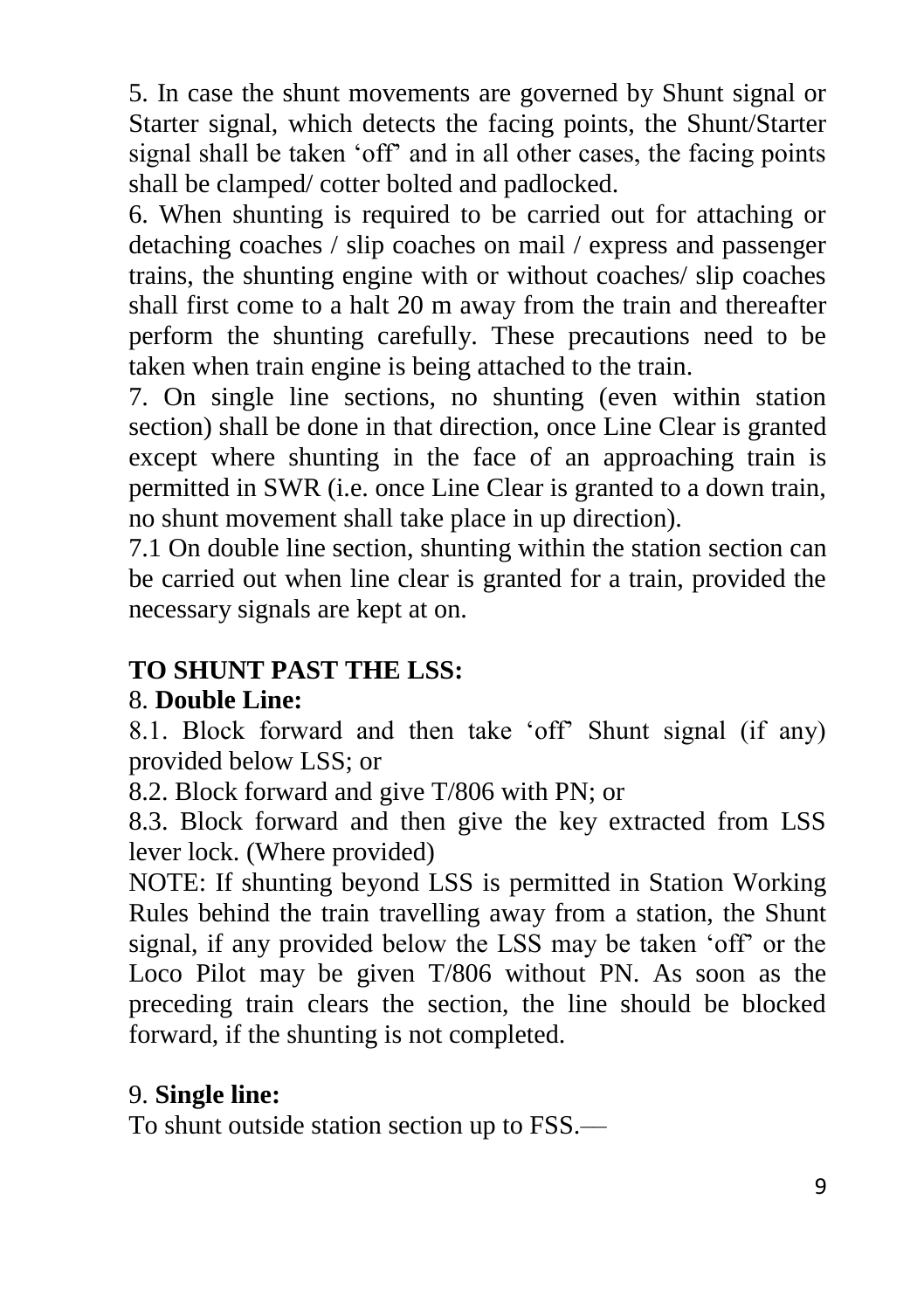9.1. In token section, the Loco Pilot should be given T/806.

9.2. In Token less sections: Handle type block instrument - the Loco Pilot should be given the shunt key extracted from the block instrument. If shunt key cannot be extracted from the block instrument, T/806 should be given.

9.3. Push button type block instruments (RAB) - shunt key shall be extracted and handed over to the Loco Pilot. If the shunt key cannot be extracted, the station in advance should be asked to take out the shunt key and to give PN to that effect. Then the Loco Pilot should be given T/806.

# **TO SHUNT INTO REAR BLOCK SECTION:**

#### 10. **Double line:**

Whenever shunting into the block section in rear is to be done (outside Home signal in TAS and outside outer most facing points/ BSLB in MAS), the line should be blocked back and T/806 with PN should be given to the Loco Pilot to do the shunting in the rear block section.

#### **11. Single Line**:

To shunt beyond the FSS on single line sections, the movement should be treated like a train movement. Take Line Clear and take 'off' all departure signals. A memo should be given to the Loco Pilot to push back into the station after shunting is completed. Reception signals can be taken 'off'.

#### **Note:**

As per the definition of 'block back', a message is to be transmitted to the next block station on either side on single line whenever block section is required to be obstructed. If block section is required to be obstructed up to FSS, message need not be given to next block station (as per BWMS and BWMT). As such 'block back' is not applicable to single line.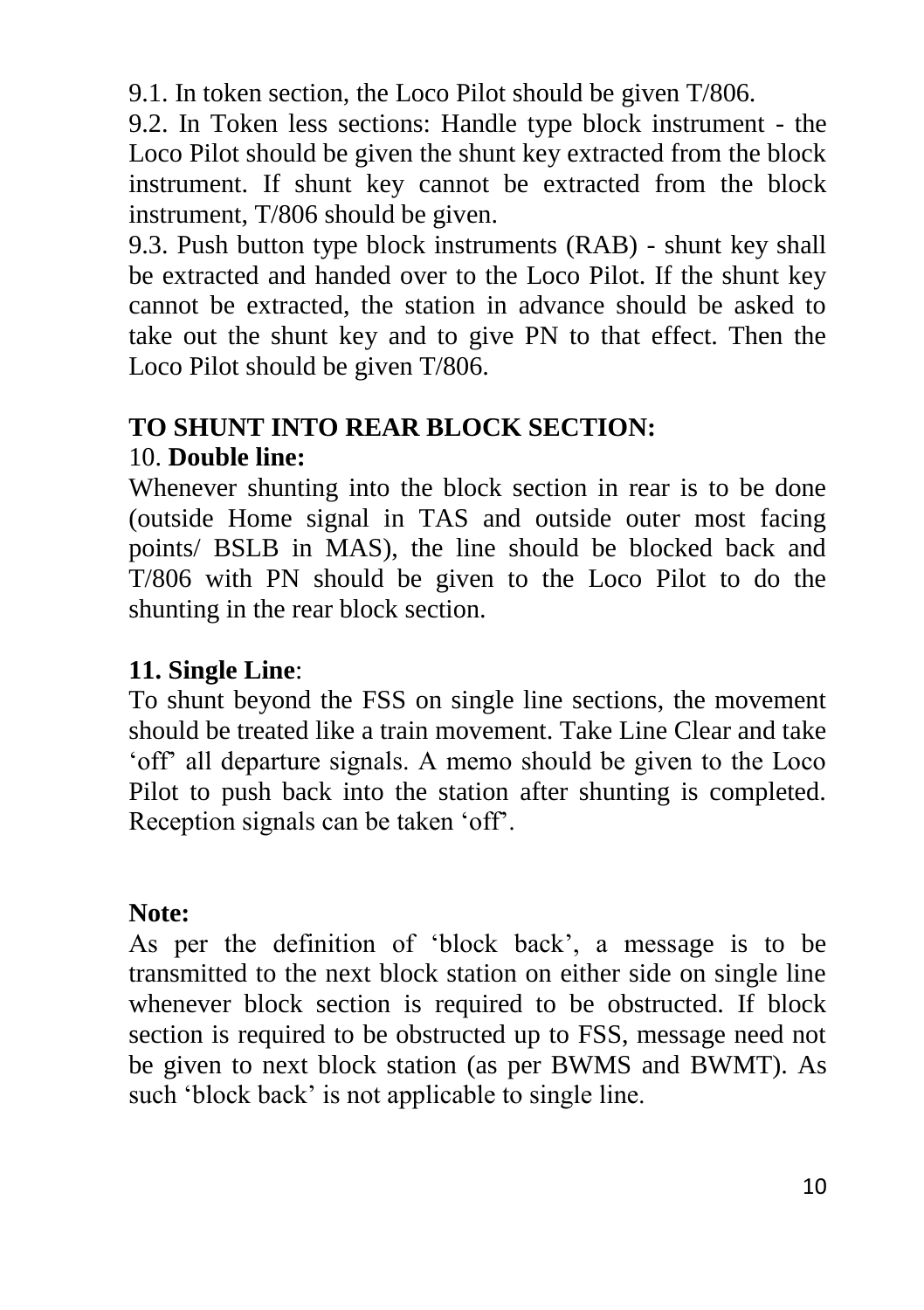#### **Section "C" Latest Amendments**

---- NIL ----

**Section "D"** 

**Checklist - S&T Installations**

| <b>ACTIVITY CENTRE / EQUIPMENT - CONTROL PANEL</b> |                                         |                     |  |
|----------------------------------------------------|-----------------------------------------|---------------------|--|
| S.                                                 | Items to be checked                     | <b>Observations</b> |  |
| No.                                                |                                         | made                |  |
| $\mathbf{1}$                                       | Whether yard diagram on the panel,      |                     |  |
|                                                    | the actual yard layout and the          |                     |  |
|                                                    | location of the signals as well as the  |                     |  |
|                                                    | SWR is matching with the Signal         |                     |  |
|                                                    | <b>Interlocking Plan.</b>               |                     |  |
| $\overline{2}$                                     | whether SM's key is 'IN', set the       |                     |  |
|                                                    | relevant points for the required        |                     |  |
|                                                    | route, check the track clear            |                     |  |
|                                                    | indications in the route as well as the |                     |  |
|                                                    | overlap, LC Gates are closed if any,    |                     |  |
|                                                    | in the route as well as the overlap,    |                     |  |
|                                                    | and then take 'OFF' the concerned       |                     |  |
|                                                    | signal. Whether the signal had          |                     |  |
|                                                    | correctly responded as per the laid     |                     |  |
|                                                    | down conditions or not.                 |                     |  |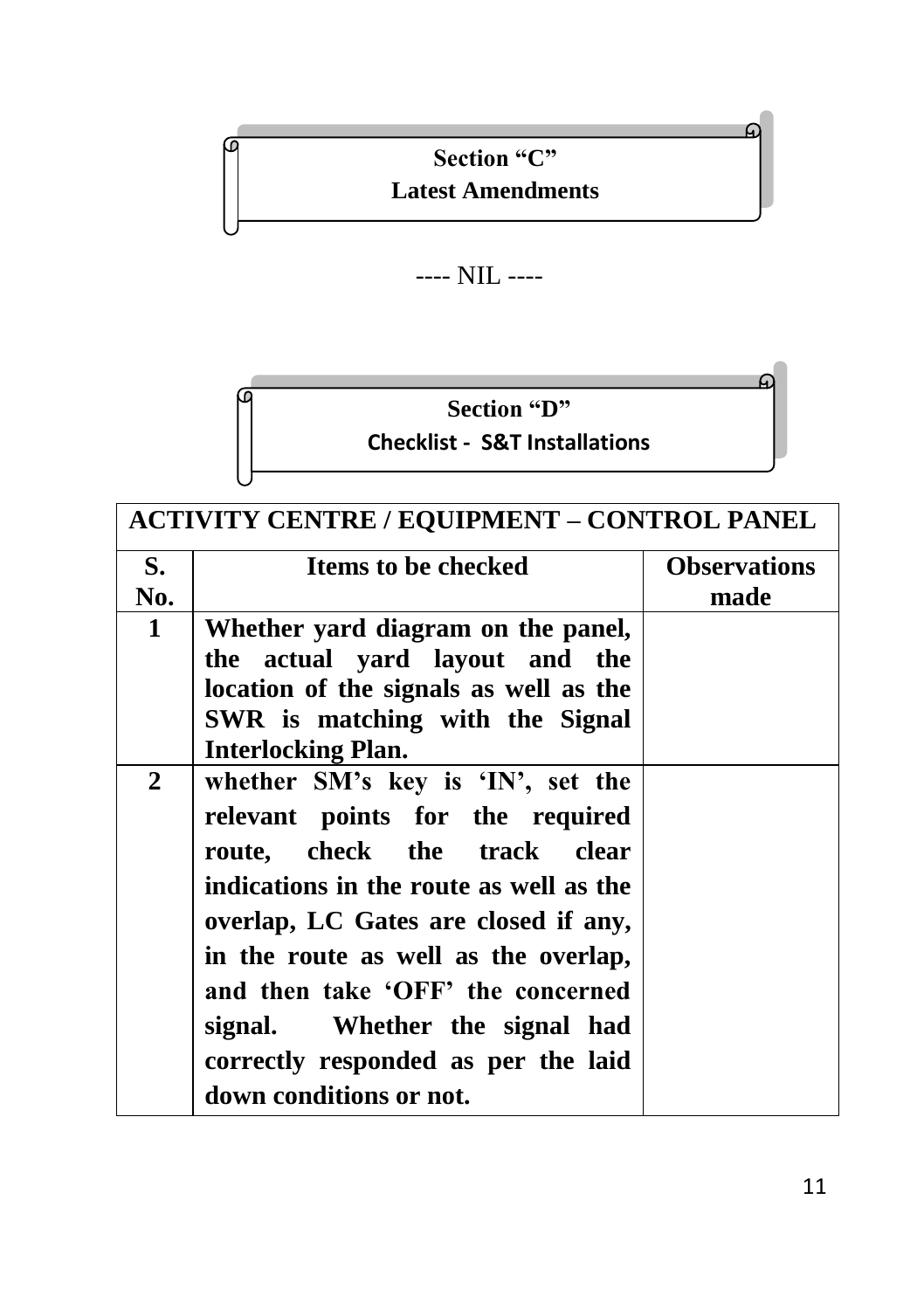| $\overline{\mathbf{3}}$                                                |                                               |  |
|------------------------------------------------------------------------|-----------------------------------------------|--|
|                                                                        | Initiate route cancellation when              |  |
|                                                                        | required and observe whether the              |  |
|                                                                        | time taken for the same is 120                |  |
|                                                                        | seconds or less.                              |  |
| $\overline{\mathbf{4}}$                                                | Calling-on signal – ensure the calling        |  |
|                                                                        | 'on' track is occupied, Home Signal           |  |
|                                                                        | knob is 'normal', points in the route         |  |
|                                                                        | are correctly set before taking 'off'         |  |
|                                                                        | Calling-on Signal. After 60 (as per           |  |
|                                                                        | amendment<br><b>IRSEM</b> )<br>seconds.<br>to |  |
|                                                                        | Calling-on Signal shall clear. Initiate       |  |
|                                                                        | Calling-'on' signal Cancellation; wait        |  |
|                                                                        | for 240 seconds for releasing the             |  |
|                                                                        | Notice whether route<br>route.<br><i>is</i>   |  |
|                                                                        | released after 240 seconds or not.            |  |
|                                                                        |                                               |  |
|                                                                        | Also notice whether points in the             |  |
|                                                                        | trailing direction is proved or not           |  |
|                                                                        | (not necessary to prove)                      |  |
| 5                                                                      | Whether entry is made in the calling          |  |
|                                                                        | 'on' cancellation register along with         |  |
|                                                                        | reasons and remarks or not.                   |  |
| 6                                                                      | Whether<br><b>Veeder</b><br>counters<br>are   |  |
|                                                                        | separately provided for UP and DN             |  |
|                                                                        | directions or not?                            |  |
| 7                                                                      | Similarly, whether separate counters          |  |
|                                                                        | (for up and down) are provided for            |  |
|                                                                        | Calling-'on' Cancellation or not.             |  |
| 8                                                                      |                                               |  |
|                                                                        | Any other observation                         |  |
|                                                                        |                                               |  |
|                                                                        |                                               |  |
| <b>ACTIVITY CENTRE / EQUIPMENT - ELECTRIC POINT</b><br><b>MACHINES</b> |                                               |  |
| $\mathbf{1}$                                                           | Whether crank handle is kept in a             |  |
|                                                                        | glass box with EKT provision and              |  |
|                                                                        |                                               |  |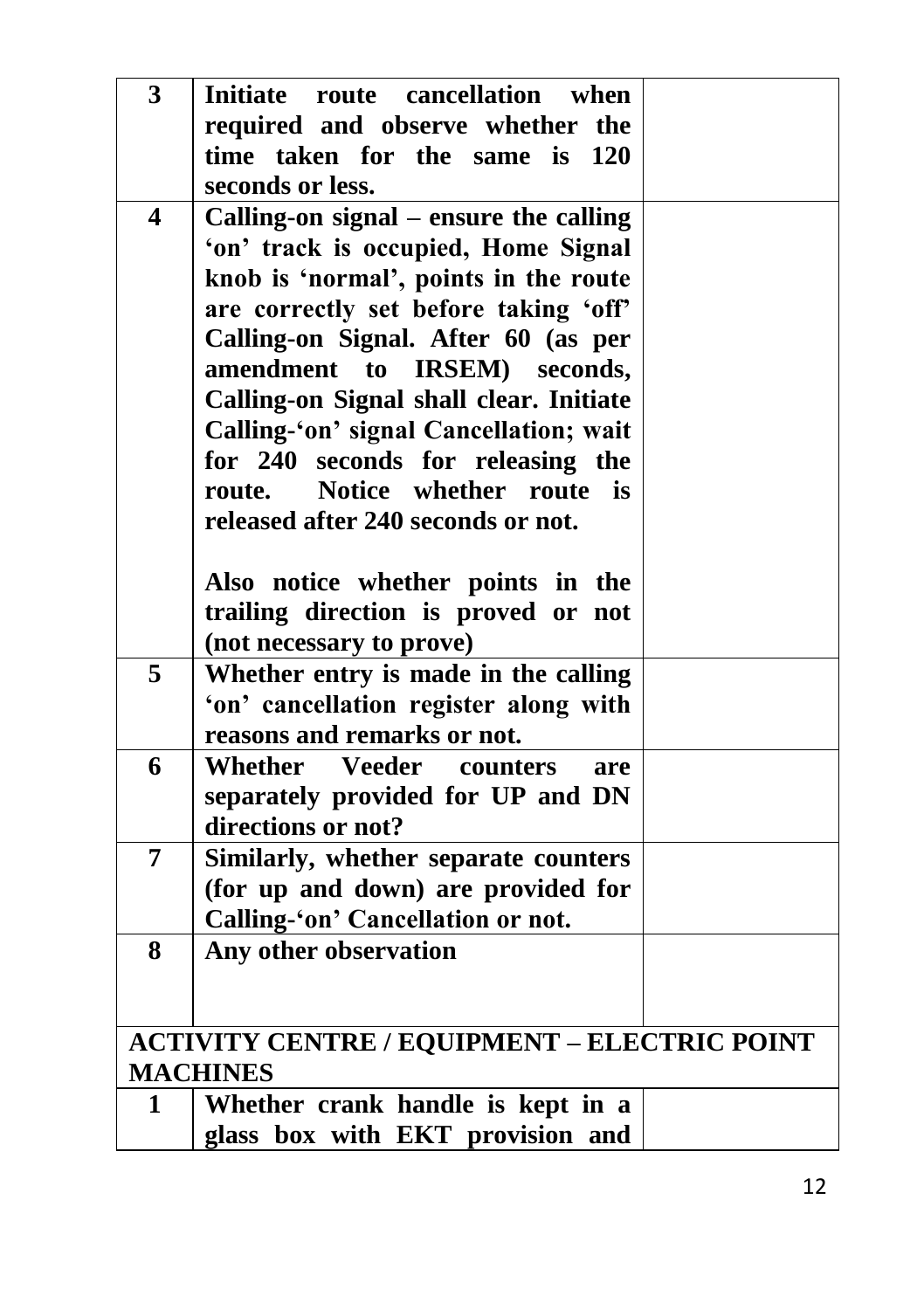|                                                    | provided with Veeder counter or not?                                         |  |
|----------------------------------------------------|------------------------------------------------------------------------------|--|
|                                                    | Whether the removal of crank handle                                          |  |
|                                                    | is linked with data-logger or not.                                           |  |
| $\mathbf{2}$                                       | Whether free indication near point                                           |  |
|                                                    | knob is disappearing when concerned                                          |  |
|                                                    | track relay is dropped or not.                                               |  |
| $\overline{\mathbf{3}}$                            | Point should not stop in-between even                                        |  |
|                                                    | if that point zone track relay is                                            |  |
|                                                    | dropped after the point operation                                            |  |
|                                                    | had already started. Check this.                                             |  |
| $\overline{\mathbf{4}}$                            | Whether point TJLB is causing any                                            |  |
|                                                    | inconvenience for crank handling.                                            |  |
| 5                                                  | Place an obstruction test piece of 5                                         |  |
|                                                    | mm between stock and tongue rail at                                          |  |
|                                                    | 150 mm from the toe of the switch                                            |  |
|                                                    | and observe that the point does not                                          |  |
|                                                    | its<br>and<br>$\mathbf{N}$<br>get<br>locked<br>$\mathbf{or}$<br>$\mathbf{R}$ |  |
|                                                    | indication flashes on the panel or not.                                      |  |
| 6                                                  | Whether opening of the point is                                              |  |
|                                                    | around 115 mm or not and housing is                                          |  |
|                                                    | satisfactory or not.                                                         |  |
| $\overline{7}$                                     | Whether the readings of the point                                            |  |
|                                                    | machine are recorded and kept in the                                         |  |
|                                                    | respective point machine or not.                                             |  |
| 8                                                  | Any other observation                                                        |  |
|                                                    |                                                                              |  |
|                                                    |                                                                              |  |
|                                                    |                                                                              |  |
|                                                    |                                                                              |  |
|                                                    |                                                                              |  |
| <b>ACTIVITY CENTRE / EQUIPMENT - TRACK CIRCUIT</b> |                                                                              |  |
| $\mathbf{1}$                                       | Whether POH of track relay is carried                                        |  |
|                                                    | out once in 10-12 years.                                                     |  |
|                                                    | a) Whether track relay voltage is not                                        |  |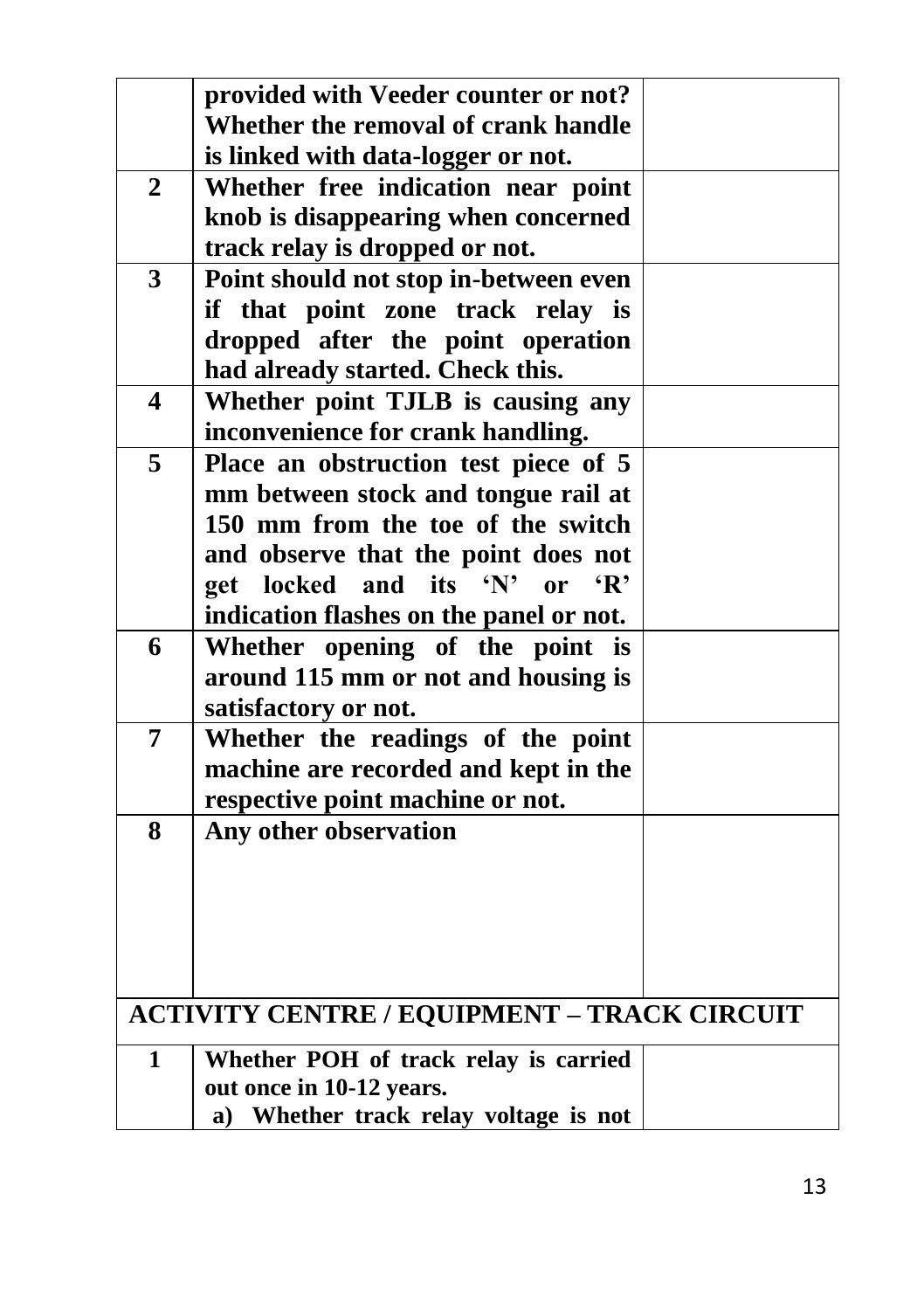|                         | more than 300% of the pickup value                                    |
|-------------------------|-----------------------------------------------------------------------|
|                         | for QT relays.                                                        |
|                         | b) Whether 'J' clips are provided on                                  |
|                         | the glued joints.                                                     |
|                         | Whether cross<br>protection<br>$\mathbf{c})$<br>and                   |
|                         | double cutting is available or not.                                   |
|                         | <b>ACTIVITY CENTRE / EQUIPMENT - CRANK HANDLE</b>                     |
| 1                       | Whether the crank handle is able to be                                |
|                         | extracted only when the relevant signal is                            |
|                         | in 'on' position?                                                     |
| $\overline{2}$          | handle<br>the<br><b>Extract</b><br>crank<br>when                      |
|                         | concerned signal knob in the normal                                   |
|                         | position and observe crank handle out                                 |
|                         | indication appeared or not.                                           |
| 3                       | Attempt to take off that signal<br>and                                |
|                         | observe that it should not respond.                                   |
| $\overline{\mathbf{4}}$ | Any other observation                                                 |
|                         | <b>ACTIVITY CENTRE / EQUIPMENT - SGE DOUBLE</b>                       |
|                         | <b>LINE BLOCK</b>                                                     |
| 1                       | Keep the commutator in 'TOL' position                                 |
|                         | and try to take 'off' LSS which should                                |
|                         | not assume 'off' position.                                            |
| $\overline{2}$          | Whether block instrument is provided                                  |
|                         | with double lock arrangement and sealed                               |
|                         | or not.                                                               |
| 3                       | Whether line voltage and line current                                 |
|                         | incoming and outgoing recorded or not.                                |
| $\boldsymbol{4}$        | Any other observation                                                 |
|                         |                                                                       |
|                         |                                                                       |
|                         |                                                                       |
|                         |                                                                       |
|                         |                                                                       |
|                         | <b>ACTIVITY CENTRE - RELAY ROOM</b>                                   |
| $\mathbf{1}$            | Whether double lock arrangement is                                    |
| $\overline{2}$          | available ND effective or not?<br>Whether the relays are clean and in |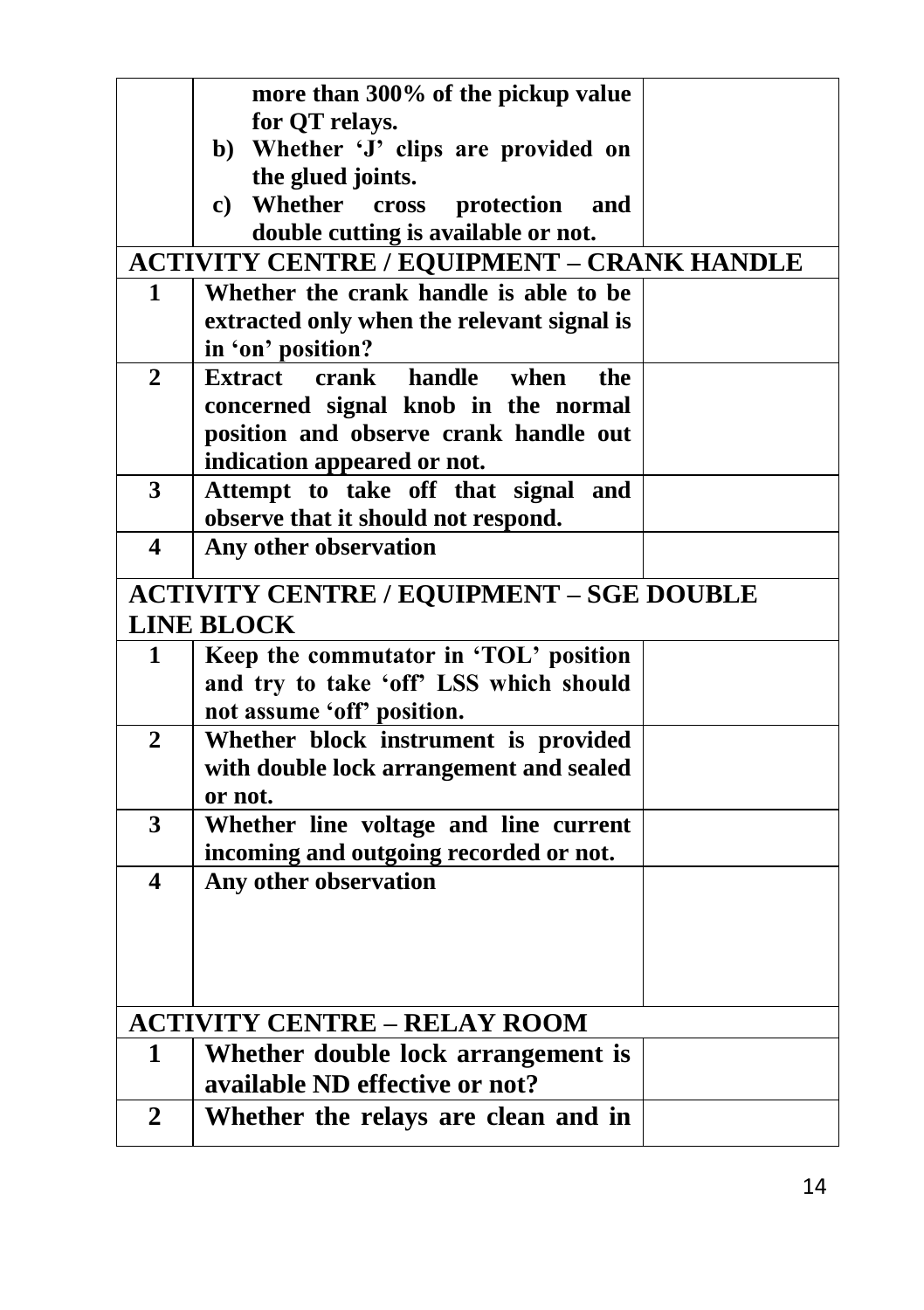|                         | sealed condition or not?                     |  |
|-------------------------|----------------------------------------------|--|
| 3                       | Whether the relay room opening and           |  |
|                         | closing is linked with data logger or        |  |
|                         | not?                                         |  |
| $\overline{\mathbf{4}}$ | Any other observation                        |  |
|                         | <b>ACTIVITY CENTRE - BATTERY ROOM</b>        |  |
| 1                       | Specific gravity should be 1180-1220         |  |
|                         | when the battery cells are fully             |  |
|                         | charged.<br>$SPG < 1180$ implies that        |  |
|                         | are discharged<br>those<br>cells<br>and      |  |
|                         | normally charged cell voltages would         |  |
|                         | be $2 - 2.2$ v and discharged cell           |  |
|                         | voltage would be $< 1.8$ V.                  |  |
| $\overline{2}$          | Any other observation                        |  |
|                         | <b>ACTIVITY CENTRE - INTERLOCKED LC GATE</b> |  |
| $\mathbf{1}$            | interlocked<br>LC<br>Whether<br>Gate         |  |
|                         | indications (i.e. open, close $\&$ free) is  |  |
|                         | available on the panel or not?               |  |
| $\overline{2}$          | If the interlocked LC is open in the         |  |
|                         | route, the corresponding<br>signal           |  |
|                         | should not assume 'off' aspect, even if      |  |
|                         | its knob is turned to reverse position.      |  |
| 3                       | The signal is taken 'off' duly closing       |  |
|                         | the concerned LC Gate, the free              |  |
|                         | indication<br>of that<br>gate<br>should      |  |
|                         | disappear.                                   |  |
| 4                       | Any other observation.                       |  |
|                         |                                              |  |
|                         |                                              |  |
|                         |                                              |  |
|                         |                                              |  |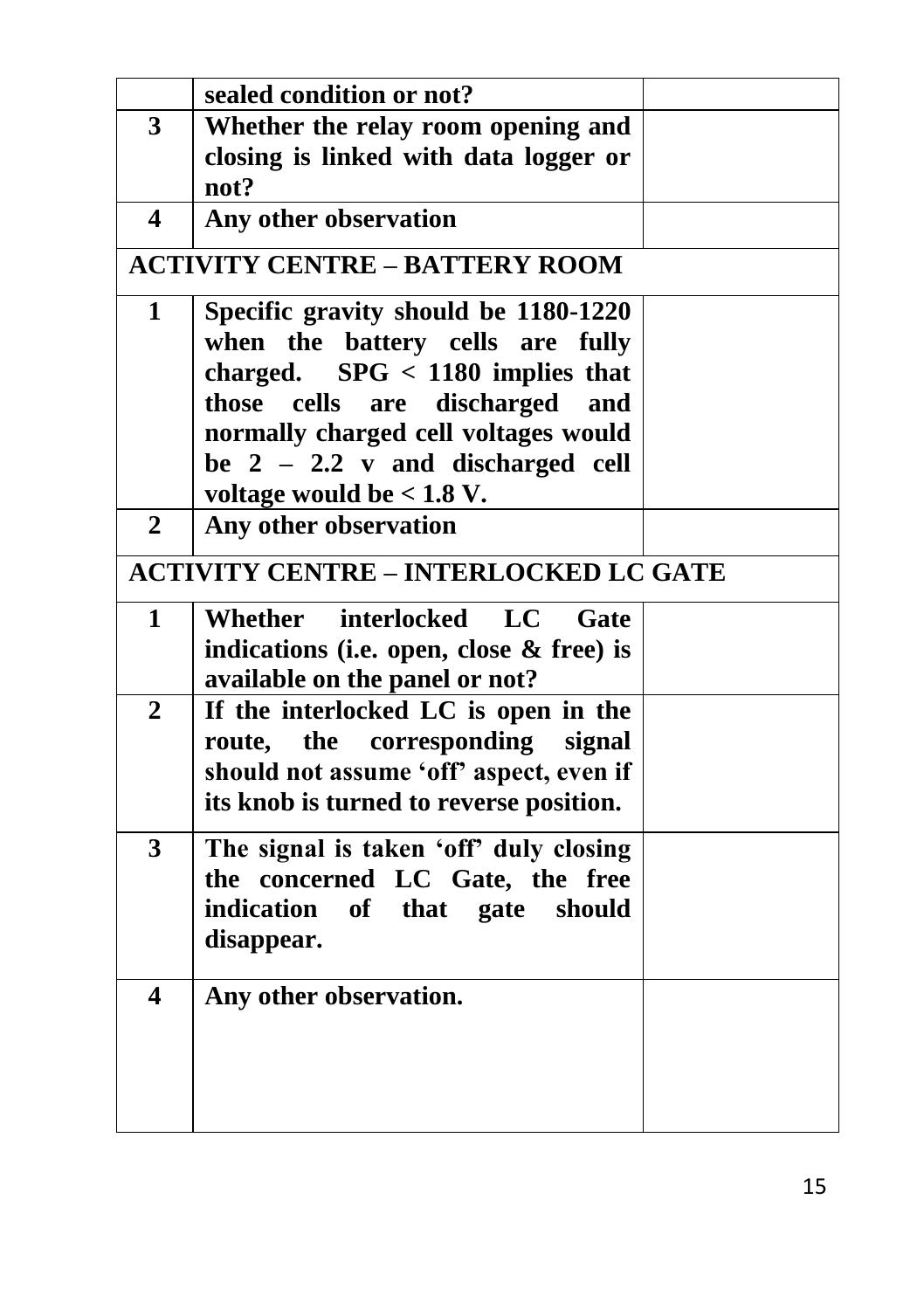| <b>ACTIVITY CENTRE / EQUIPMENT - SIGNAL POST</b> |                                                                                   |  |  |
|--------------------------------------------------|-----------------------------------------------------------------------------------|--|--|
| $\mathbf{1}$                                     | Implantation distance should<br>be                                                |  |  |
|                                                  | painted on all signal posts and it<br>should be more than 2.36 m.                 |  |  |
|                                                  |                                                                                   |  |  |
| $\overline{2}$                                   | Whether arrow marks are provided                                                  |  |  |
|                                                  | for Starter signals, if they are placed                                           |  |  |
|                                                  | on the right hand side of the track.                                              |  |  |
| 3                                                | Any other observation                                                             |  |  |
|                                                  | <b>ACTIVITY CENTRE /EQUIPMENT - LED SIGNALS</b>                                   |  |  |
| 1                                                | Whether minimum 90V/118 MA at                                                     |  |  |
|                                                  | the regulator is available or not.                                                |  |  |
| $\overline{2}$                                   | conventional<br><b>Whether</b><br>AC/DC,                                          |  |  |
|                                                  | blanking/non-blanking<br>CR/LED,                                                  |  |  |
|                                                  | selection in current regulator correct                                            |  |  |
|                                                  | setting is done or not.                                                           |  |  |
| 3                                                | Where IPS is provided or<br>not,                                                  |  |  |
|                                                  | whether inverters are provided for<br>signals to avoid their blanking or not.     |  |  |
| $\overline{\mathbf{4}}$                          | Any other observation                                                             |  |  |
|                                                  |                                                                                   |  |  |
|                                                  | <b>ACTIVITY CENTRE / EQUIPMENT- LOCATION BOXES</b>                                |  |  |
| $\mathbf{1}$                                     | Whether opening of the door from the                                              |  |  |
|                                                  | centre of track is more than 2.5m or                                              |  |  |
|                                                  | not?                                                                              |  |  |
| $\overline{2}$                                   | Whether the value of the earth is                                                 |  |  |
|                                                  | on the<br>location<br>painted<br>earth<br>enclosure or not; and it should be less |  |  |
|                                                  | than 10 ohms or not?                                                              |  |  |
| 3                                                | Whether the value of maintenance                                                  |  |  |
|                                                  | free earth (ring earth) is below 1                                                |  |  |
|                                                  | OHM or not?                                                                       |  |  |
| $\overline{\mathbf{4}}$                          | Any other observation                                                             |  |  |
|                                                  |                                                                                   |  |  |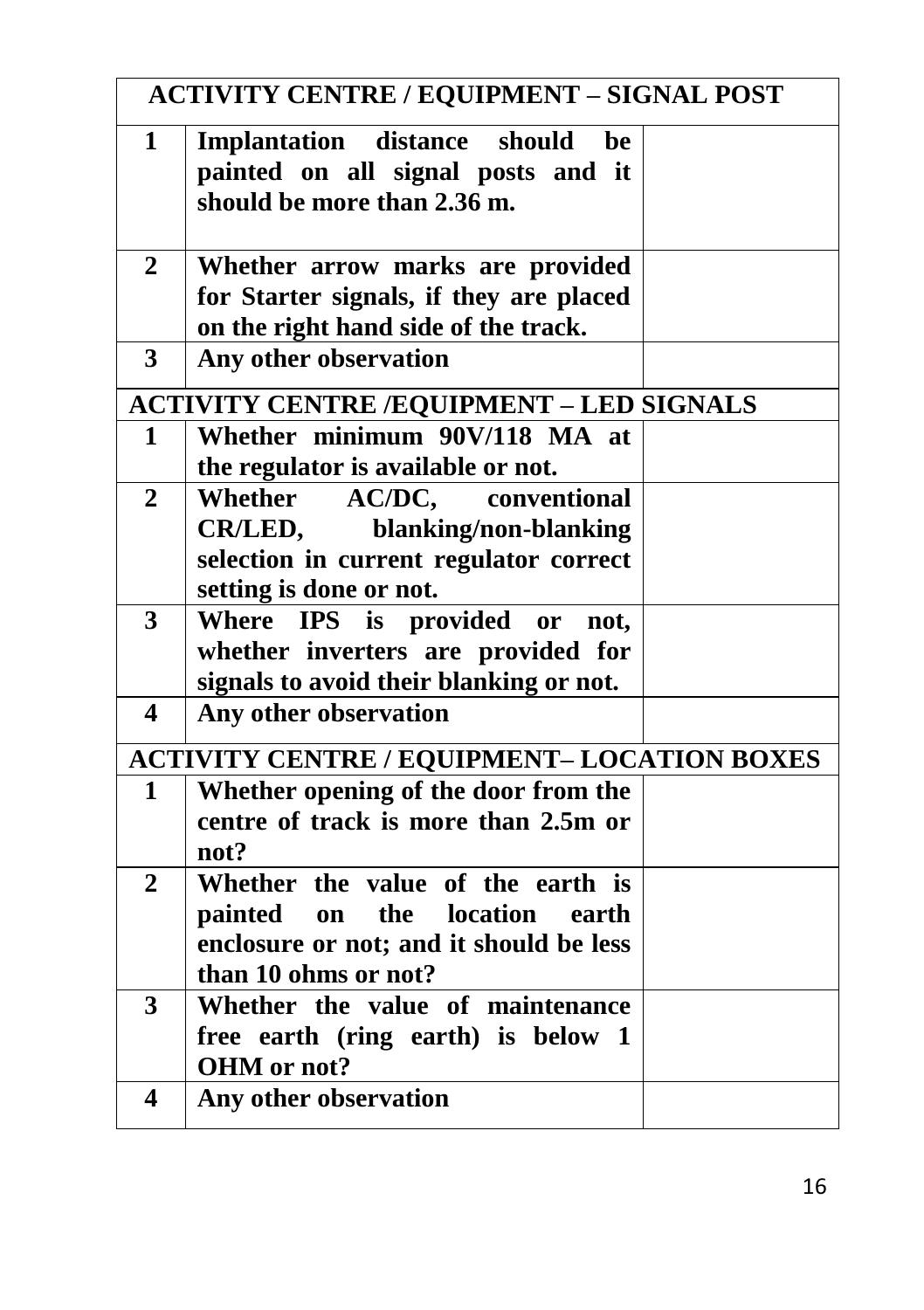|                             | <b>ACTIVITY CENTRE / EQUIPMENT- ELECTRONIC</b>     |  |  |  |
|-----------------------------|----------------------------------------------------|--|--|--|
|                             | <b>INTERLOCKING</b>                                |  |  |  |
| 1                           | <b>WHEN VDU IS AVAILABLE:</b>                      |  |  |  |
|                             |                                                    |  |  |  |
|                             | a) Whether SM's key equivalent is                  |  |  |  |
|                             | effective,                                         |  |  |  |
|                             | b) Whether all operations<br>are                   |  |  |  |
|                             | possible with that                                 |  |  |  |
|                             | c) Whether panel / VDU operation                   |  |  |  |
|                             | selection is available.                            |  |  |  |
|                             | d) Whether automatic change over to                |  |  |  |
|                             | panel operation is possible when                   |  |  |  |
|                             | VDU fails,<br>Whether checksums / CRC of           |  |  |  |
|                             | e)<br>application software and station             |  |  |  |
|                             | specific software is available.                    |  |  |  |
|                             | f) Whether proper maintenance free                 |  |  |  |
|                             | earthing and surge protection                      |  |  |  |
|                             | device is available.                               |  |  |  |
|                             | g) Whether main terminal as well as                |  |  |  |
|                             | the stand-by system is in working                  |  |  |  |
|                             | condition.                                         |  |  |  |
|                             | <b>ACTIVITY CENTRE / EQUIPMENT - MULTI SECTION</b> |  |  |  |
| <b>DIGITAL AXLE COUNTER</b> |                                                    |  |  |  |
| $\mathbf{1}$                | Whether surge protection device and                |  |  |  |
|                             | maintenance<br>free<br>earthing<br>are             |  |  |  |
|                             | available and working                              |  |  |  |
| $\overline{2}$              | Whether checksum / CRC of working                  |  |  |  |
|                             | system verified.                                   |  |  |  |
| $\overline{\mathbf{3}}$     | Whether data downloading / analyzing               |  |  |  |
|                             | port – main terminal is available and              |  |  |  |
|                             | working.                                           |  |  |  |
| $\overline{\mathbf{4}}$     | Any other observation                              |  |  |  |
|                             |                                                    |  |  |  |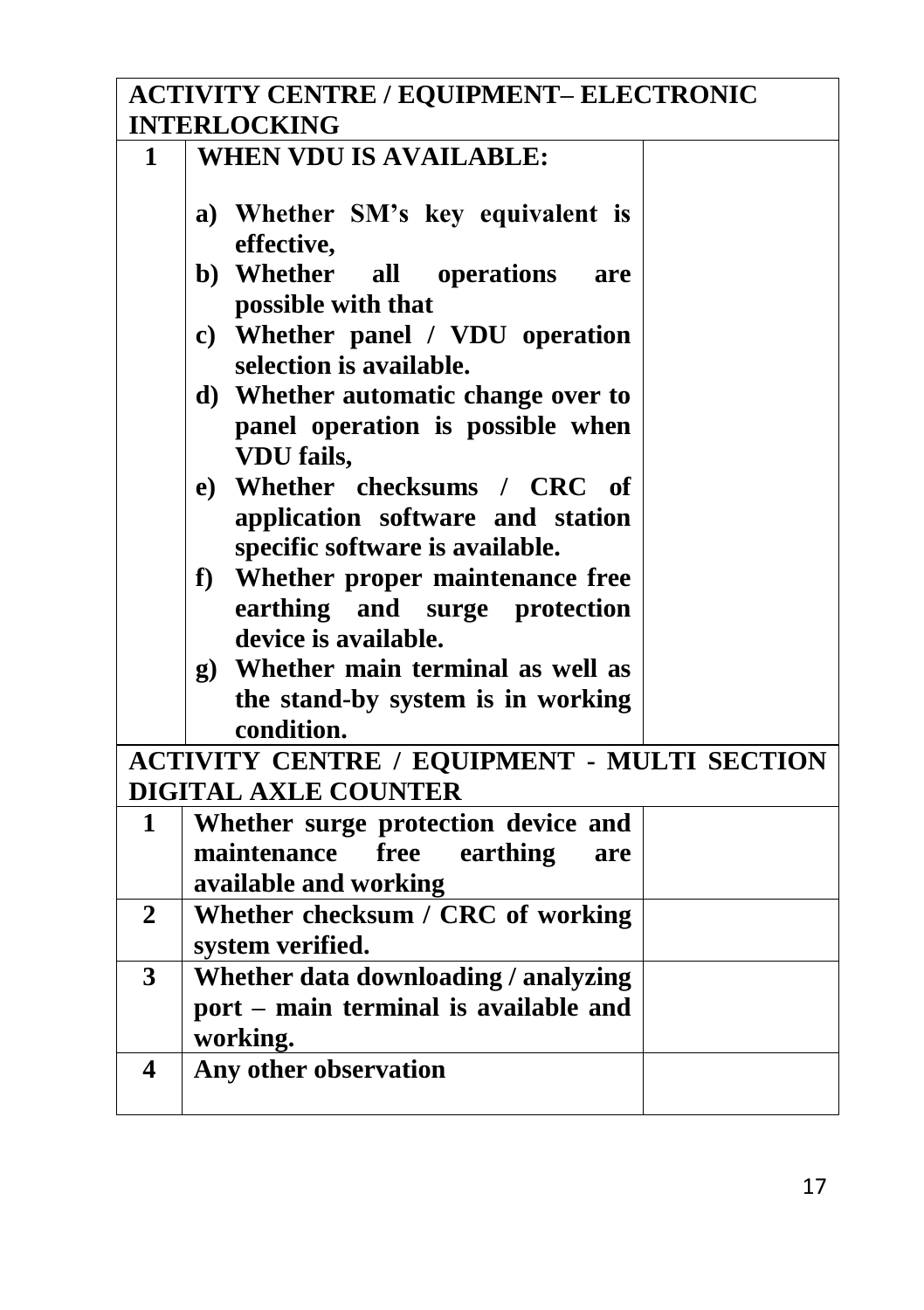|                         | <b>ACTIVITY CENTRE / EQUIPMENT - BPAC</b>                                                                    |  |  |  |
|-------------------------|--------------------------------------------------------------------------------------------------------------|--|--|--|
| $\mathbf{1}$            | Whether maintenance register, and<br>maintenance as per manufacturers /<br>RDSO format available or not?     |  |  |  |
| $\overline{2}$          | Whether proper earthing equipments<br>and reset counters are working or<br>not?                              |  |  |  |
| 3                       | Whether<br>resetting data entry<br>in<br>resetting register / signal failure<br>register is recorded or not? |  |  |  |
| $\overline{\mathbf{4}}$ | Any other observation                                                                                        |  |  |  |
|                         | <b>ACTIVITY CENTRE / EQUIPMENT - EMERGENCY</b>                                                               |  |  |  |
|                         | <b>SOCKETS</b>                                                                                               |  |  |  |
| $\mathbf{1}$            | Whether testing of emergency sockets                                                                         |  |  |  |
|                         | once in every 10 days and notifying                                                                          |  |  |  |
|                         | the Control regarding the defective                                                                          |  |  |  |
|                         | sockets is followed or not?                                                                                  |  |  |  |
| $\overline{2}$          | Arrange for their rectification at the<br>earliest and also notify the control                               |  |  |  |
|                         | regarding the same.                                                                                          |  |  |  |
| 3                       | Whether<br>emergency circuit<br>is                                                                           |  |  |  |
|                         | connected to the section controller                                                                          |  |  |  |
|                         | directly and not through the test<br>room?                                                                   |  |  |  |
| $\overline{\mathbf{4}}$ | Whether the testing of portable                                                                              |  |  |  |
|                         | emergency telephone loaded in SLRs                                                                           |  |  |  |
|                         | of trains duly connecting them to the                                                                        |  |  |  |
|                         | emergency sockets as per the schedule                                                                        |  |  |  |
| 5                       | is being done or not?                                                                                        |  |  |  |
|                         | Any other observation                                                                                        |  |  |  |
|                         |                                                                                                              |  |  |  |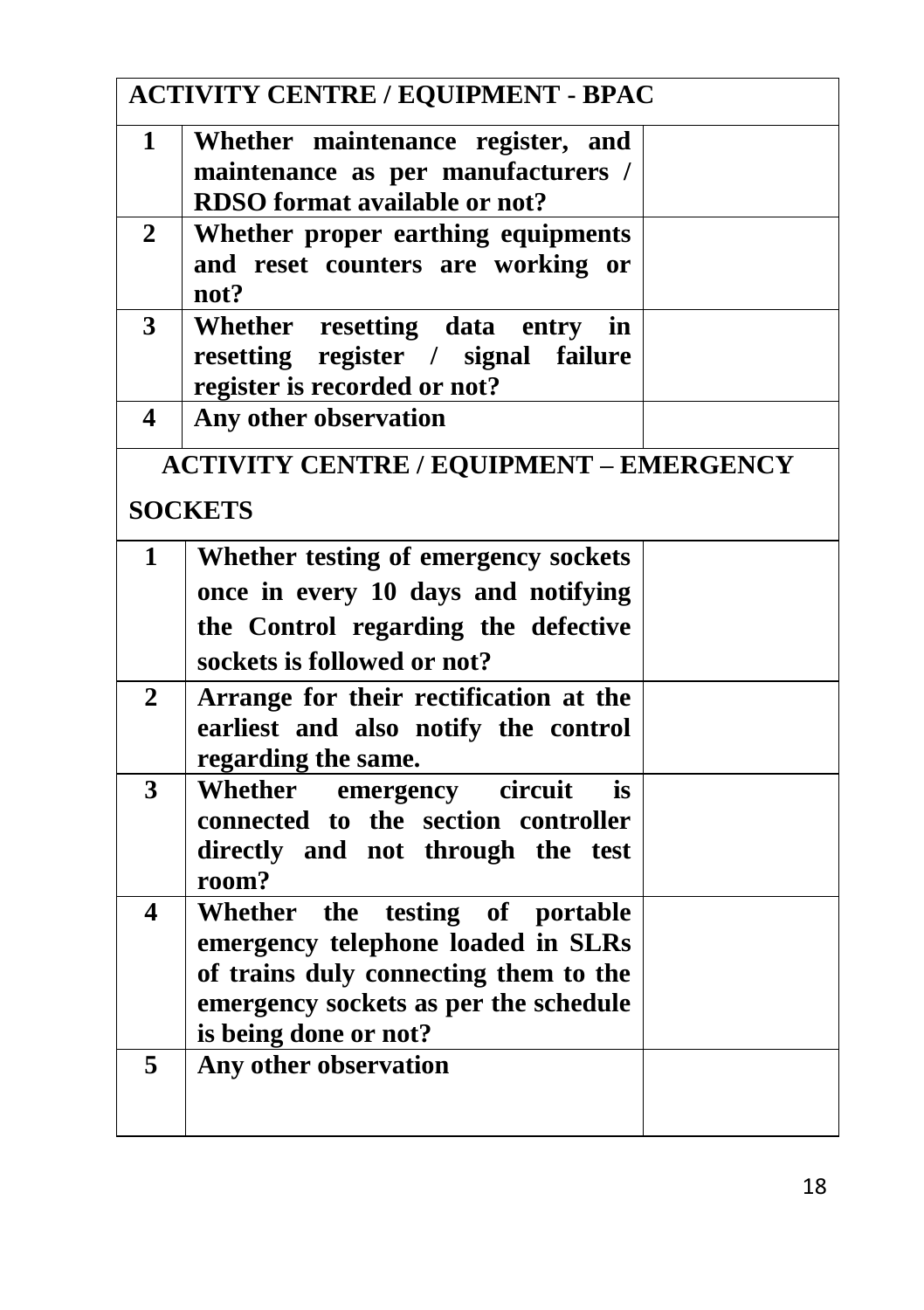|              | <b>ACTIVITY CENTRE / EQUIPMENT - CHANGE OVER</b> |  |  |  |
|--------------|--------------------------------------------------|--|--|--|
|              | PANEL ROOM AND GENERATORS                        |  |  |  |
| $\mathbf{1}$ | Whether self-starting arrangement is             |  |  |  |
|              | available and working or not?                    |  |  |  |
| $\mathbf{2}$ | Procedure for change over is painted             |  |  |  |
|              | near the power board or not?                     |  |  |  |
| 3            | Whether description about                        |  |  |  |
|              | changeover of power supply and                   |  |  |  |
|              | status monitoring panel of DCDP is               |  |  |  |
|              | included in SWR?                                 |  |  |  |
|              | Any other observation                            |  |  |  |
|              |                                                  |  |  |  |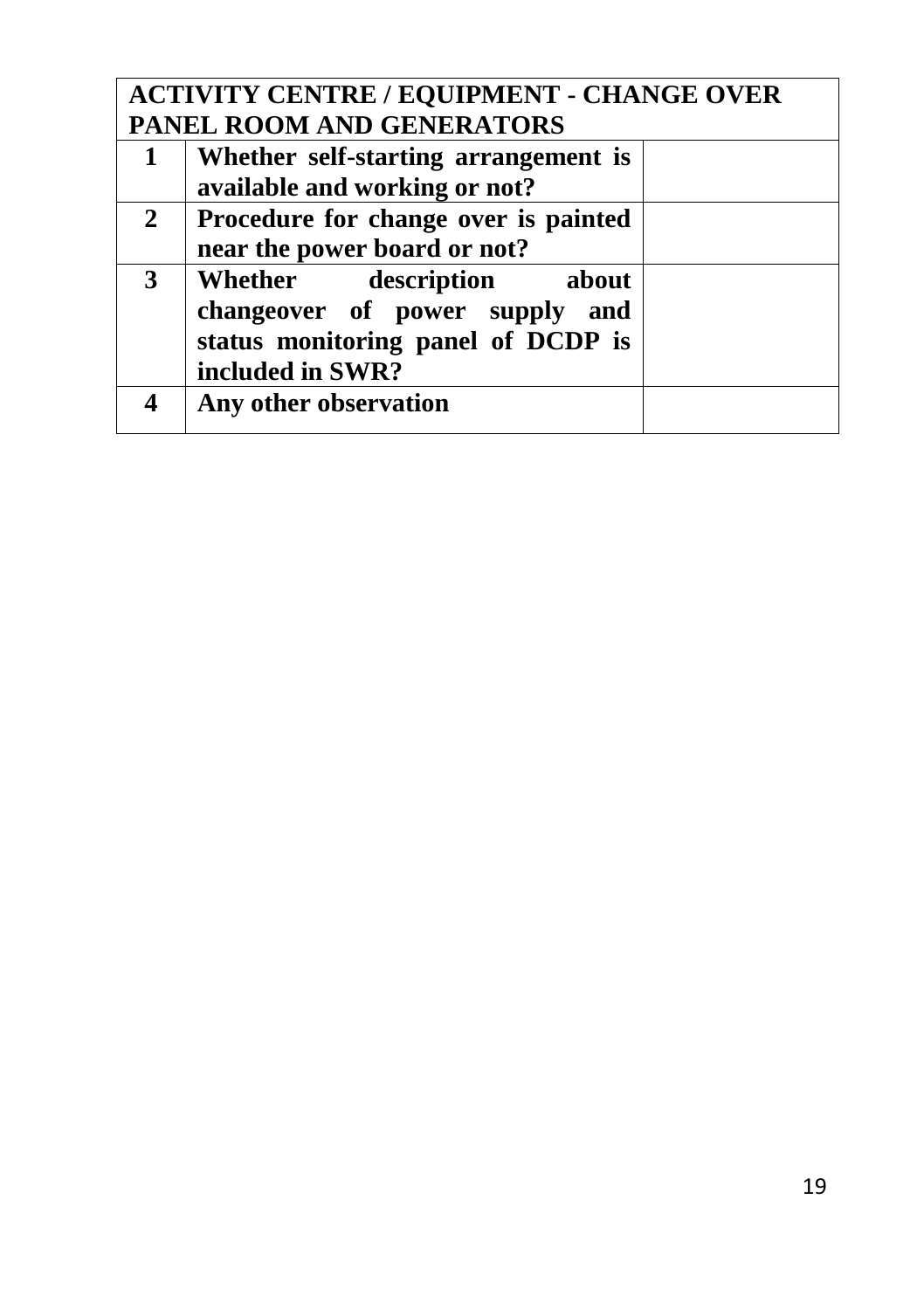# **Section "E" Accident cases**

**1. Brief of the incident (Derailment): On 24th May 2015 at 14.57 hours while AWB/BCN Goods loaded with fertilisers was on run between RJY – KVR stations of BZA Division, 11th wagon derailed on rail-cum-road bridge disrupting traffic on slow line (Single line). However, traffic was dealt on fast line (Double line).** 

**Cause: Derailment occurred due to "uneven loading with excessive sway has initiated off loading of front right wheel. At the same time, due to centrifugal force generated by negotiating left hand curve, the right wheel has moved towards its right direction. With already available excessive slack in the gauge, even before the right wheel could move out of rail, required slack for derailment was generated and the left wheel was derailed inside causing the derailment".**

**Matters brought to light:**

- **a. Late departure of ART/RJY by 30 minutes due to precedence given for Train No. 12513.**
- **b. Track parameters are not recorded in the prescribed format after attention on 21.4.2015.**

**Staff held responsible:** 

**Primary:** 

- **a. CGSR/VZP yard of ECoR who supervisied the loading the bags in the wagon.**
- **b. Supervisory staff of ROH Depot/Ambala/Northern Railway**
- **c. SSE/P.Way/RJY.**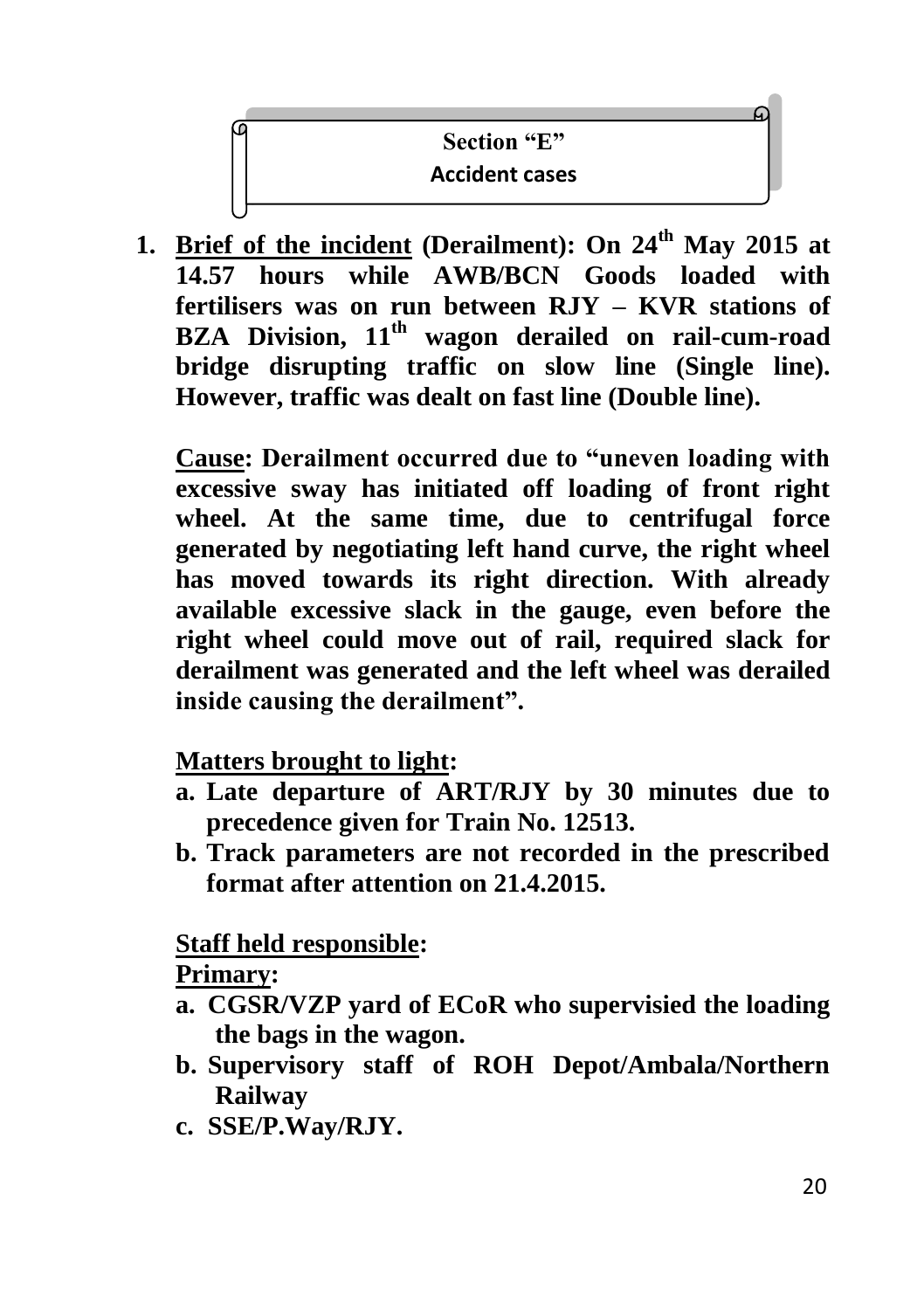**2. Brief of the accident (Derailment): On 28th May 2015, at 12.45 hours, while performing shunting, one ROH unit of BLC wagon with load derailed. Point No.8 was initially set to ICD line and subsequently it was altered for receiving a Goods train from station at 12.35 hours. At 12.40 hours, BLC wagons shunting started from ICD line to station via Point Nos. 12, 11 9 & 8. Movement was given without ensuring the position of Point No.8 which was not favourable. As a result of this, trail through of point took place. Subsequently, the load was backed on the trailed through point resulting in wagon taking two routes and derailed.**

**Cause: Shunting staff while performing shunting from ICD line to station side over Point No. 8 failed to ensure correct setting of the Point resulting in trail through of point. Subsequently backing on the trailed through point led to derailment of the wagon.**

**Staff held responsible: Pointsman.**

**3. Brief of the incident (Derailment): On 12th June 2015, at 09.42 hours, Train No. STDV Goods left bulb line No. 1 of BZA yard towards GALA fast line and while passing over Point No. V-19A, leading axle of front bogie of train engine derailed and mounted on the nose of CMS crossing.**

**Cause:** 

**a. Excessive clearance of RH check rail of Point No. V-19A has allowed the LH wheel of the leading axle of the loco to move more towards outside the approach**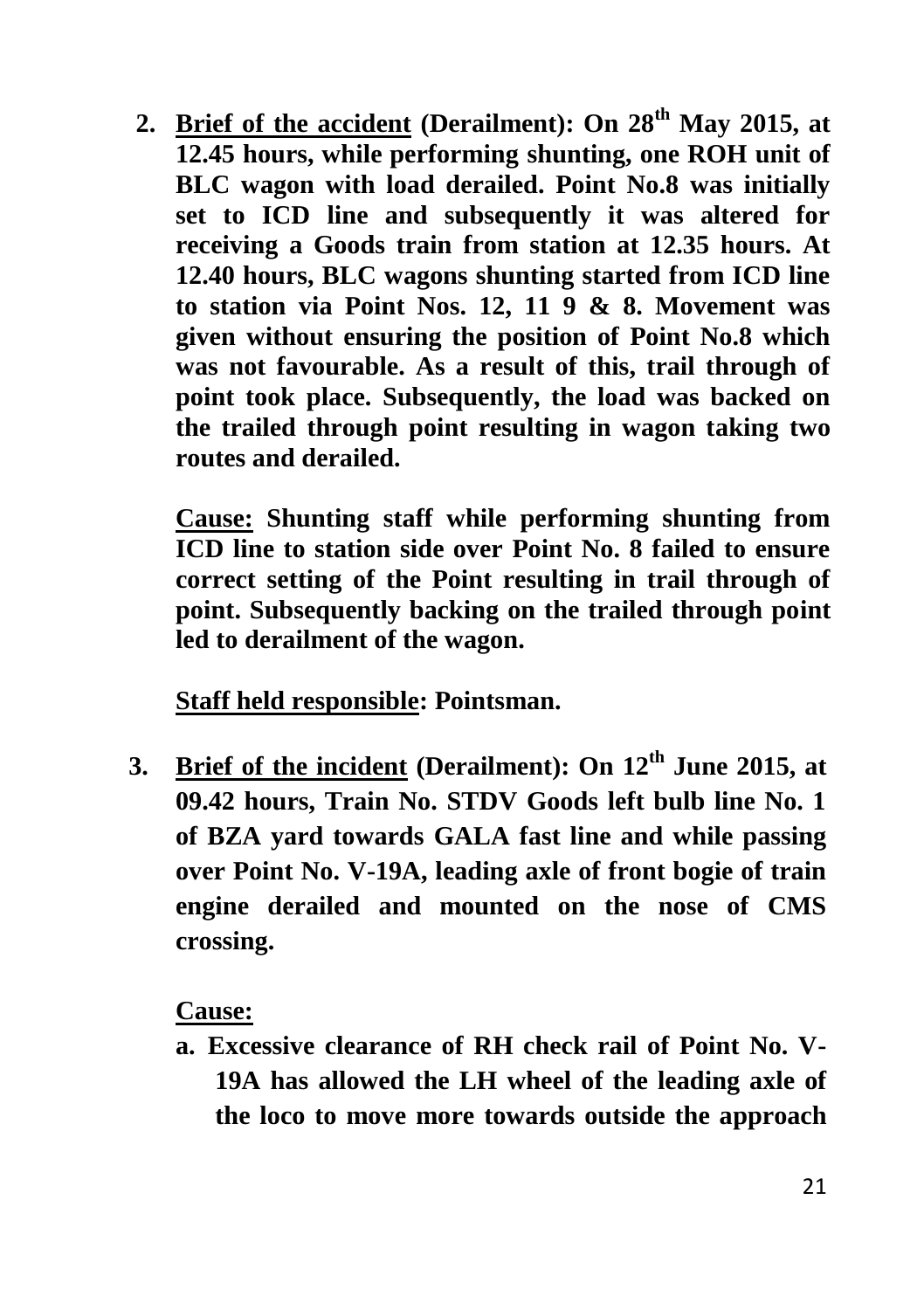**lead curve in the imaginary path between the crossing throat and nose and when the shifted wheel encountered the crossing nose, it mounted on the nose and derailed,**

**b. The defective LH side bearer available at central pivot adversely affected the load distribution pattern of the leading loco bogie while in motion which may caused the off loading of LH wheel of the leading axle of loco and the wheel mounted over the nose of crossing when negotiating a straight crossing at end of 6<sup>0</sup>RH turnout curve of Point No. V-19A and caused the derailment.**

**Staff held responsible:** 

**Primary:** 

**JE/P.Way/South/BZA for not ensuring tightness of check rail bolts of Point No. V-19A by his staff andby that failed to keep the check rail clearance within the limits which caused the leading wheel of loco to mount over the nose of CMS crossing.**

**Secondary:**

**Staff of ELS/NKJ who failed to observe the defective LH side bearer available near centre pivot of the leading bogie of loco during schedule inspection which caused uneven load distribution of the loco load on thebogie and resulted off loading of LH leading wheel of the loco wheel to mount over the nose of CMS crossing while negotiating a straight after a 6<sup>0</sup> curve of Point.**

**Matters brought to light: Seven out of nine loco readings demanded by SSE/P.Way/BZA for spring heights, etc., were not given by loco staff which are necessary for arriving at the correct cause of the derailment involving locomotive.**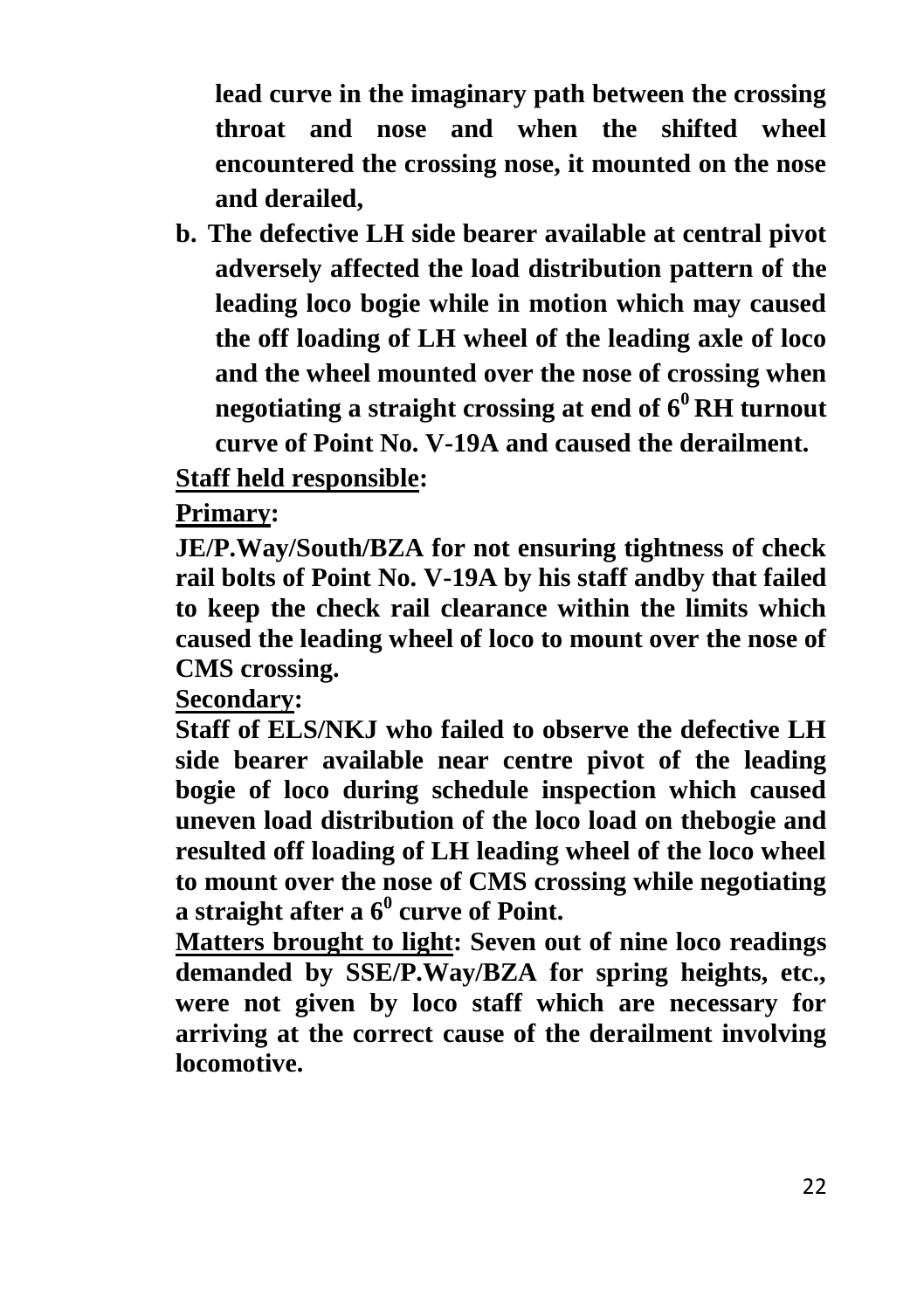**4. Brief of the incident (Derailment): On 15th June 2015, at RECH station of SC Division while pushing UP MSPS loaded Goods with diesel multi into new siding for weighment, the locos could not push the load due to rain. Hence, assistance of another loco was taken. After the completion of weighment, the assisting loco was detached for onward movement. In this process, the assisting loco derailed on open trap at 22.10 hours.**

**Cause: The movement given without ensuring point position.**

**Staff held responsible: SM, Pointsman, LP, ALP & Guard of assisting loco.**

**Matters brought to light:**

- **a. Dy.SS/RECH has written multiple shunt movements in one Shunting Order. To complete these movements, it consumes lots of time and causes blockage of mainline movements and causes confusion.**
- **b. Dy.SS/RECH permitted unsignalled movement to back the formation.**
- **c. LP & Pointsman have failed to stop the light engine after detaching the loco from the formation to ascertain the correct point position.**
- **d. Dy.SS has altered Point No.14 as soon as formation cleared Point No. 14 within 2 minutes as per datalogger report knowing that shunting process is not completed in the yard. Line clear was given to UP train and taken 'off' UP Home Signal.**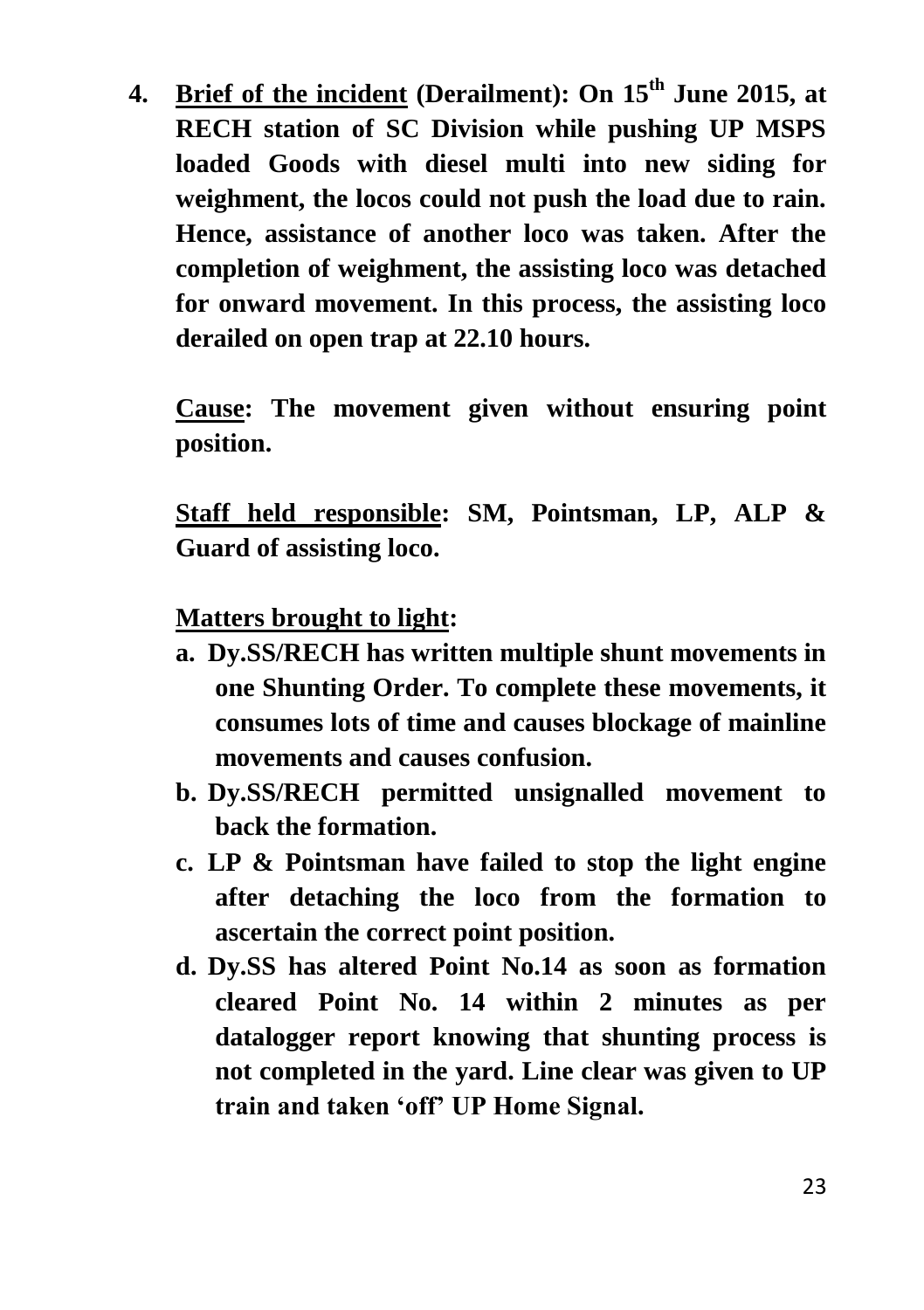**5. Brief of the incident (Derailment): On 29th June 2015, at 12.35 hours at RU Bye-pass line of GTL Division, when MOO'N' Goods was passing, one wagon derailed.**

**Cause: Due to unevenly leftover residual material.**

#### **Staff held responsible:**

Primary

- 1. NMVP Siding Authorities who failed to unload the wagon properly and left substantial quantity of load uneven.
- 2. Nominated in-charge Goods Clerk / NMVP/SC Division failed to ensure proper unloading of the wagon in terms of Commercial Manual Para 2514 of Chapter XXV of IRCM-Volume II which states that "unloading of the inward goods will be supervised and tallied by the Goods Clerk".
- 3. On duty ASM/MUGR who failed to detach the sick wagon which was derailed at RU Bye-pass line. He also failed to arrange TXR certification for these sick wagons before authorising this loaded rake for traffic movement.
- 4. Commercial Clerk / MUGR who failed to ensure that wagons are thoroughly cleaned and dried before commencing loading as per Commercial Manual Para 1506 (a) (i) of Chapter XV of IRCM – Volume II. He has neither tried to get this wagon cleaned of residual load nor attempted to detach this wagon from the formation after completion of loading. Also, did not inform TXR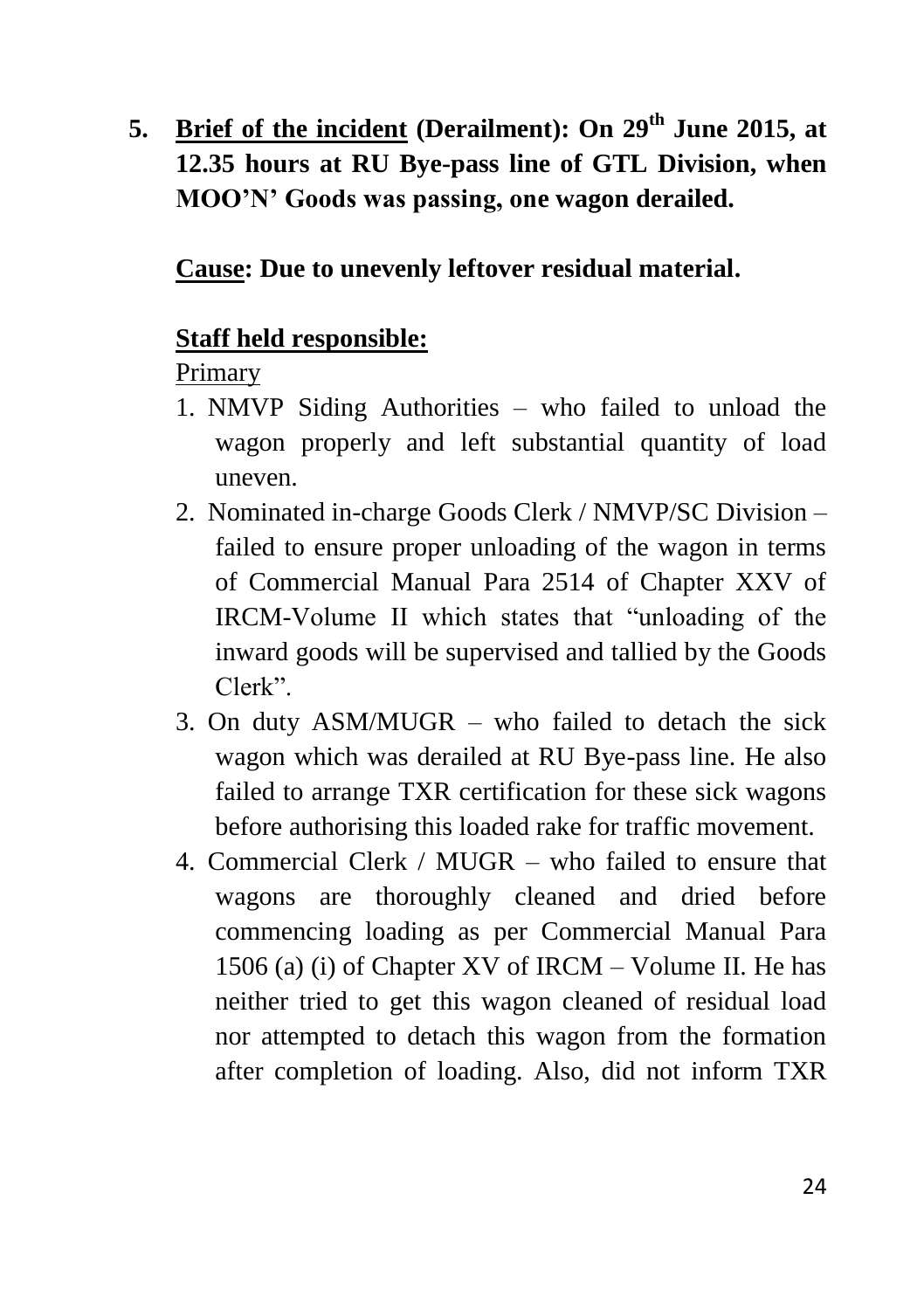Officials for examination. The culprit wagon was recorded as 'sick' as per the VG carried by the Guard.

#### Secondary:

Guard / BDCR who failed to detach the wagon during GLP check conducted at MUGR which is shown as 'sick' in the VG by Commercial Staff/MUGR.

Blameworthy:

- SC Division Operating Authorities who failed to offer the rake for intensive examination at SNF, in spite of getting an opportunity to get it examined, i.e., SNF which is en-route for this rake.
- $\bullet$  SSE/C&W/FTE Yard/BZA who failed to notice the wagon left over with residual load.

#### **Matters brought to light:**

- a. Instructions given in JPO 7/2014 not followed by open line staff.
- b. In spite of repeated instructions and letters, Operating Department Authorities of SC Division failed to depute concerned station staff and Guards to attend the enquiry who worked the train from MUGR to BZA.
- c. The new VG issued at BZA not signed by anybody.
- d. Guards are not obtaining acknowledgement in their memo book while transferring VG from Guard to Guard as per SR 4.25.3.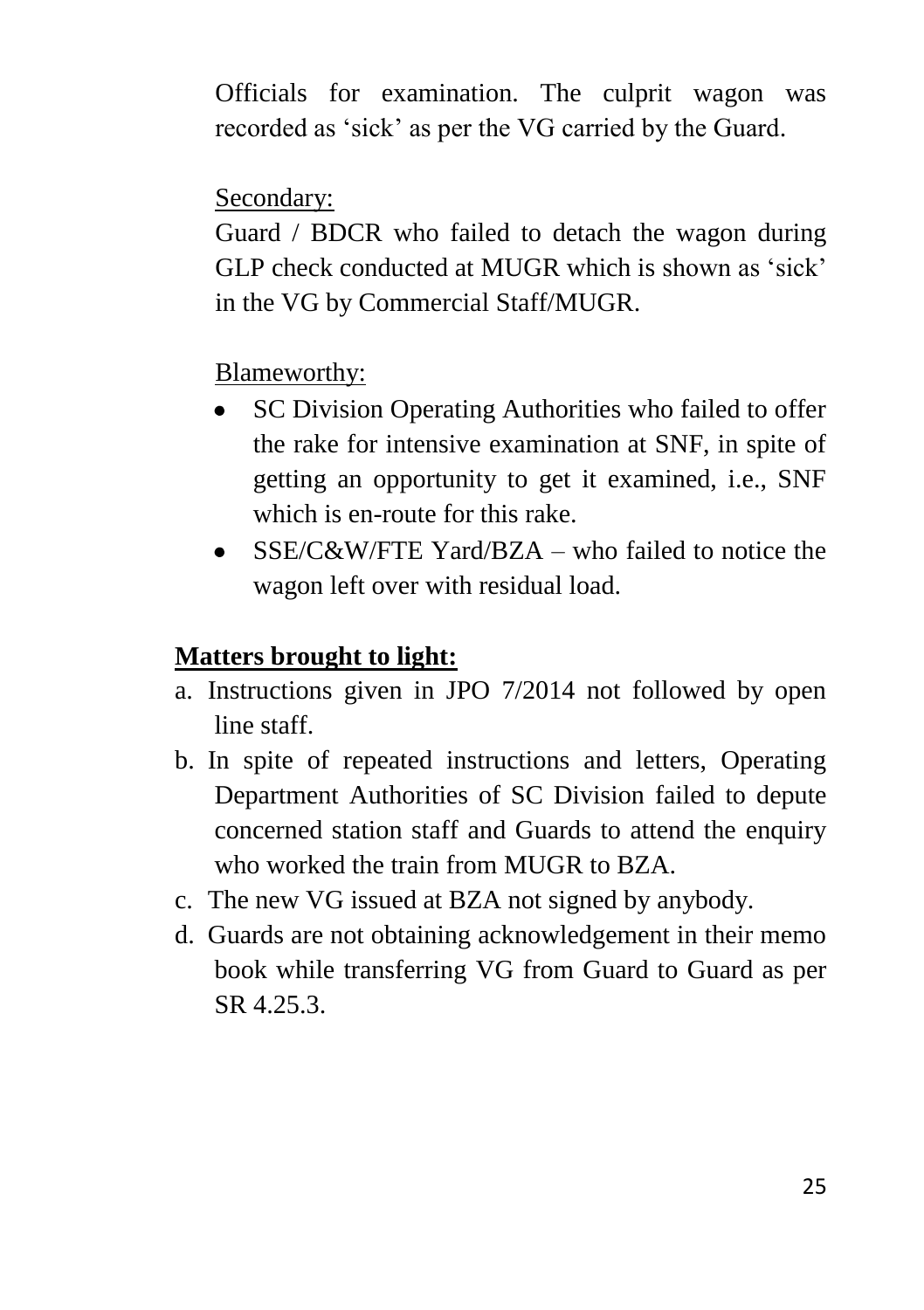#### **Suggestions & recommendations:**

- a. Instructions on freight train examination vide JPO 7/2014 should strictly be followed by all.
- b. Instructions on issue of VG should be reiterated for strict compliance as per GR & SR 4.25.
- c. Wagons marked sick / unfit for loading by Siding Authorities should get certified by TXR before authorizing such wagons for traffic movement.
- d. More Commercial Clerks are necessary at CSPS Siding.
- e. In executing Siding Agreements, necessary clause should be made for ensuring proper unloading of consignment by Siding Officials.
- f. As CSPS Siding, pre-weigh bin system is in place. However, there is no mechanism to cross check over weight / underweight after completion of loading.
- g. It is suggested that one copy of VG should be given to the LP of the train.

**\*\*\*\***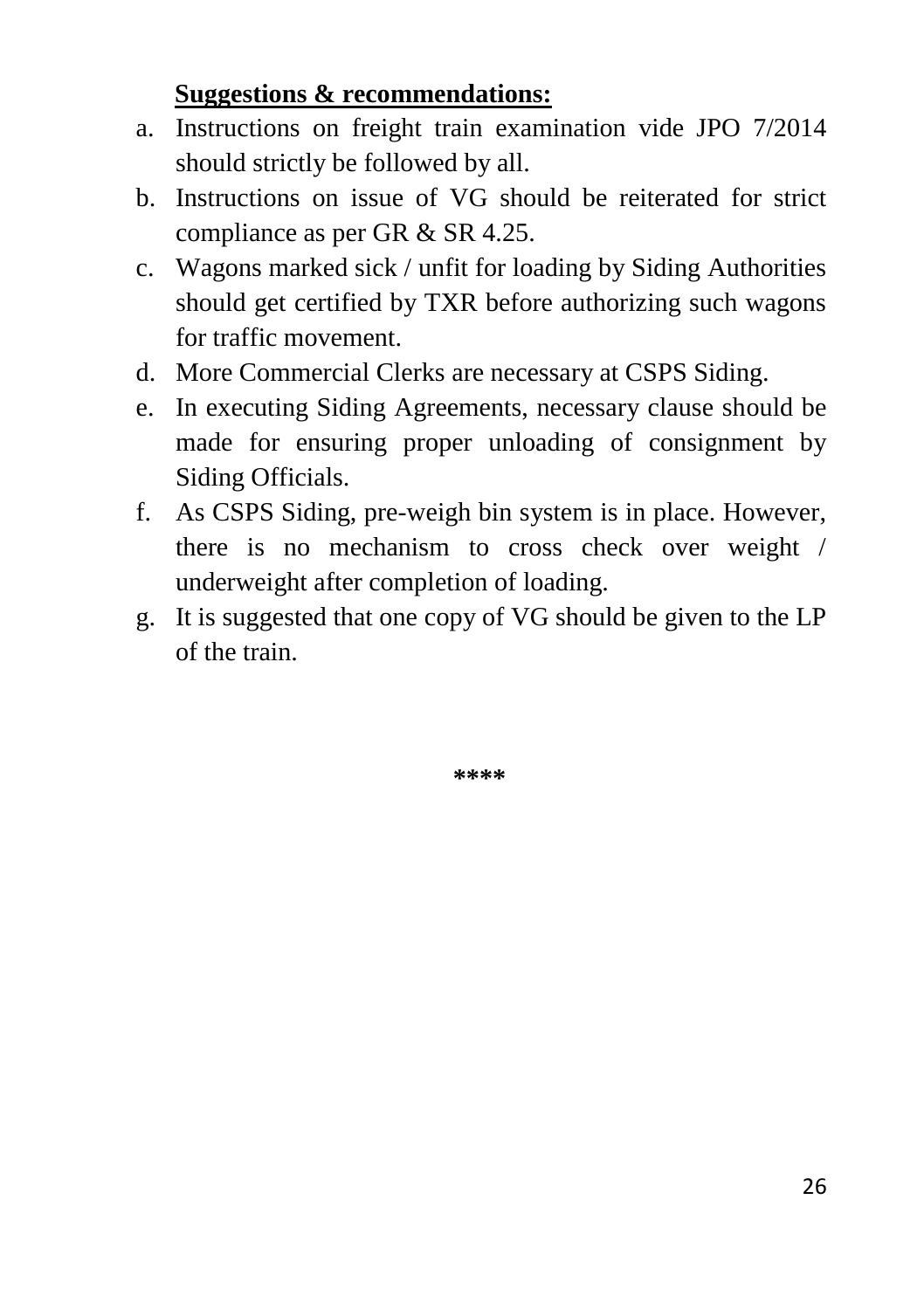**Section "F"** 

G

#### **Test Your Knowledge**

#### **Decode the following;**

- **1. RRV**
- **2. RBPC**
- **3. POMKA**
- **4. SPAD**
- **5. ABS**
- **6. OTL**
- **7. NDMA**
- **8. SPART**
- **9. RSRC**
- **10. NDRF**
- **11. UFSBI**
- **12. SSBPACD**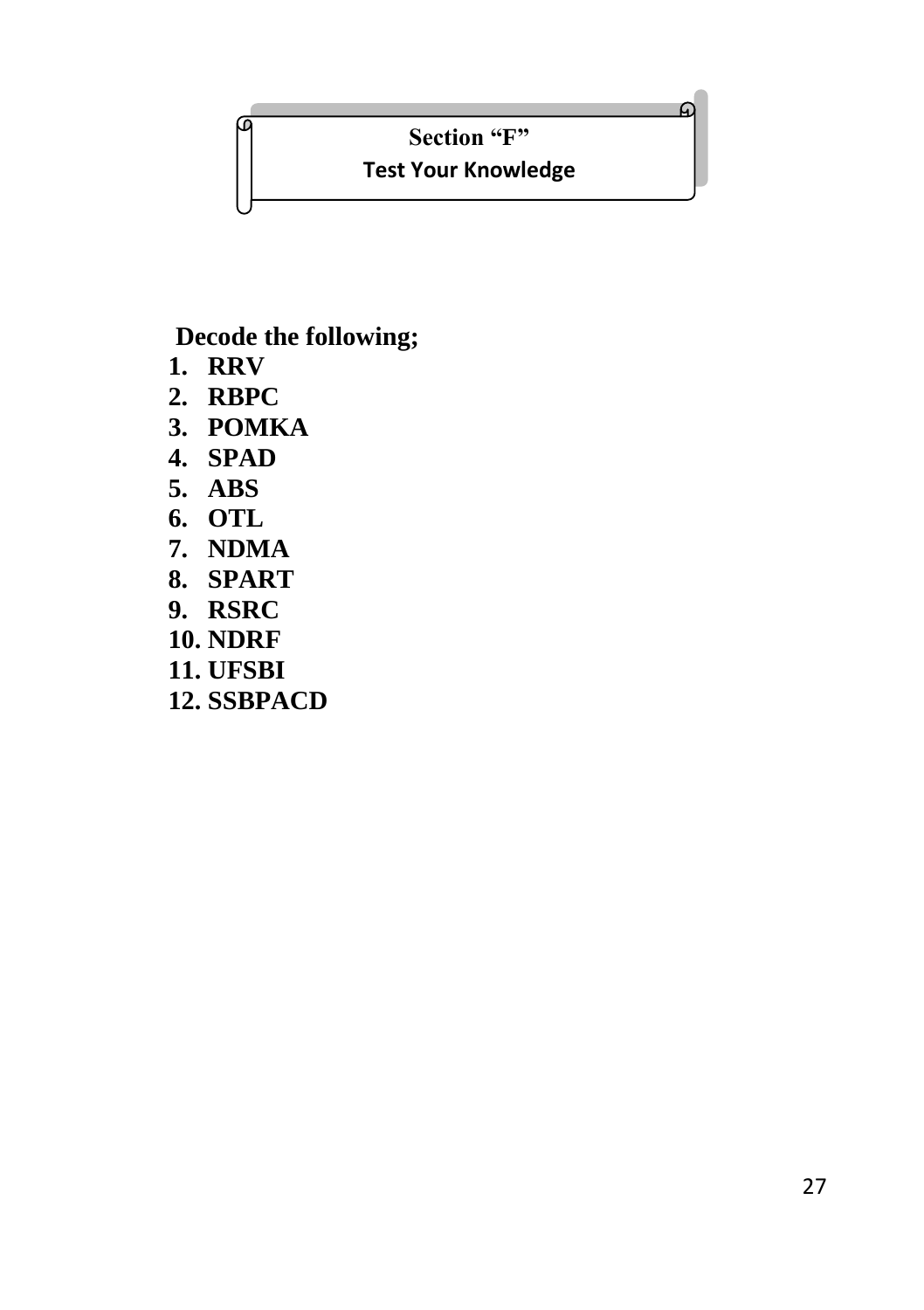#### **KEY**

- **1. Rail-cum Road Vehicle**
- **2. Round BPC**
- **3. Portable Medical Kit**
- **4. Signal Passing At Danger**
- **5. Air-Brake System or Absolute Block System**
- **6. One Time Lock**
- **7. National Disaster Management Authority**
- **8. Self-Propelled ART**
- **9. Railway Safety Review Committee**
- **10. National Disaster Response Force**
- **11. Universal Failsafe Block Interface**
- **12. Solid State Block Proving Axle Counter Digital.**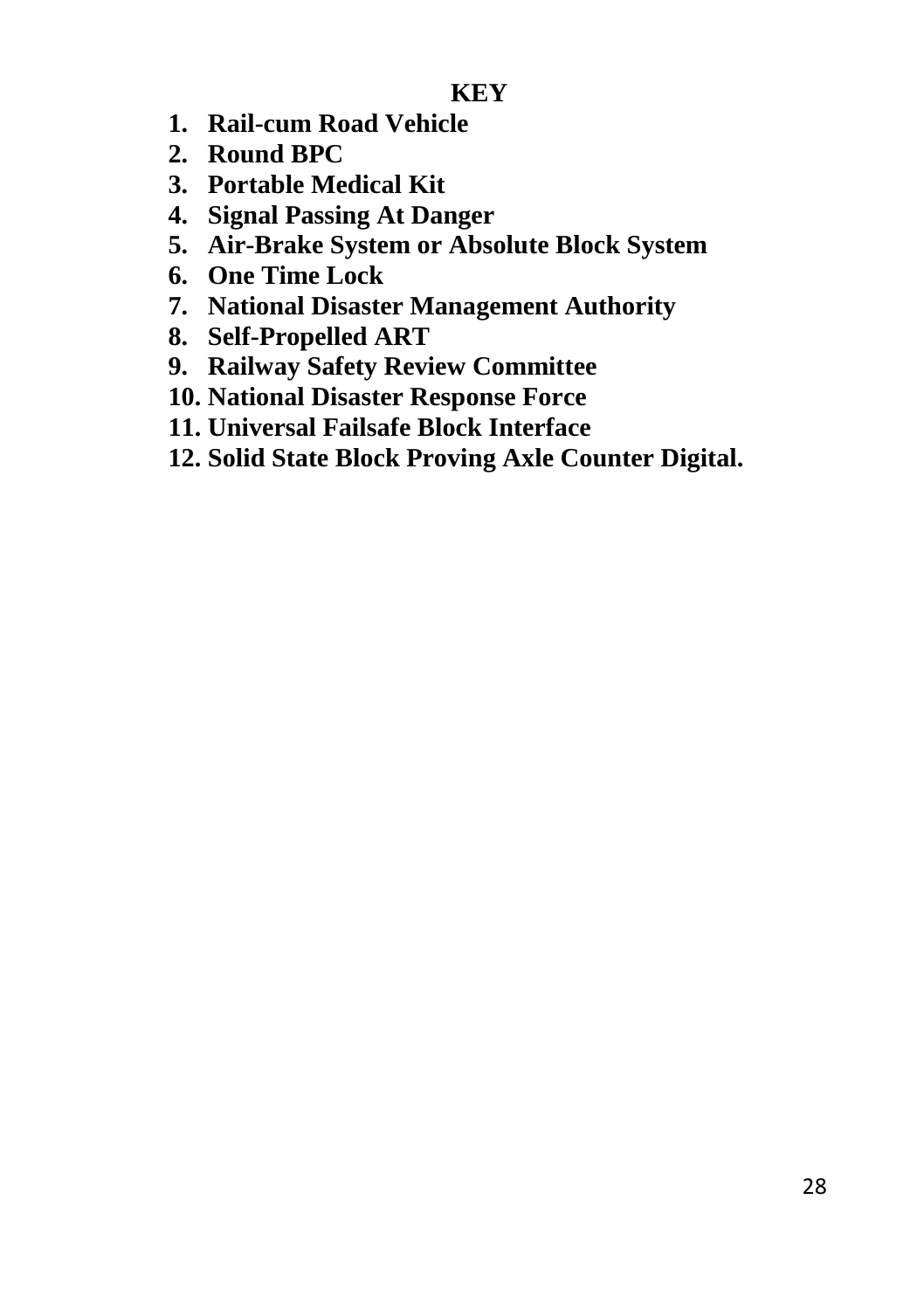

#### **No.Safety.387/SD/Vol/.VII. Date: 26.05.2015.**

GM expressed serious concern over the recent derailment on BZA division on 24.5.2015 on major bridge approach. Similar derailment had taken place on NF Rly on 23.5.2015 on major bridge. Another derailment had taken place on NC Rly on 25.5.2015 involving Express train causing casualties, in which **'Jerk'** was experienced by LP of the previous train.

Hence, divisions are advised to conduct a fortnight long drive with immediate effect on the following aspects:-

- a. GR 6.07 shall be strictly followed by all concerned staff i.e., LP/ALP/Guard, Station Master, SSE/JE(P.WAY),SCOR etc.,
- b. Summer precautions (circulated vide CTE's DO letter W.T-5/P/SP/Vol.II dated 19.2.2015) shall be followed by Engineering staff and the necessary Hot weather Patroling etc., to be introduced and monitored during the prescribed period (Para 1.16 of LWR Manual).

DRMs to personally monitor the safety drive on the division.

After completion of the safety drive deficiencies noticed and corrective measures taken shall be advised to this by 15.06.2015 certain.

#### **(S.P.SAHU) CHIEF SAFETY OFFICER**